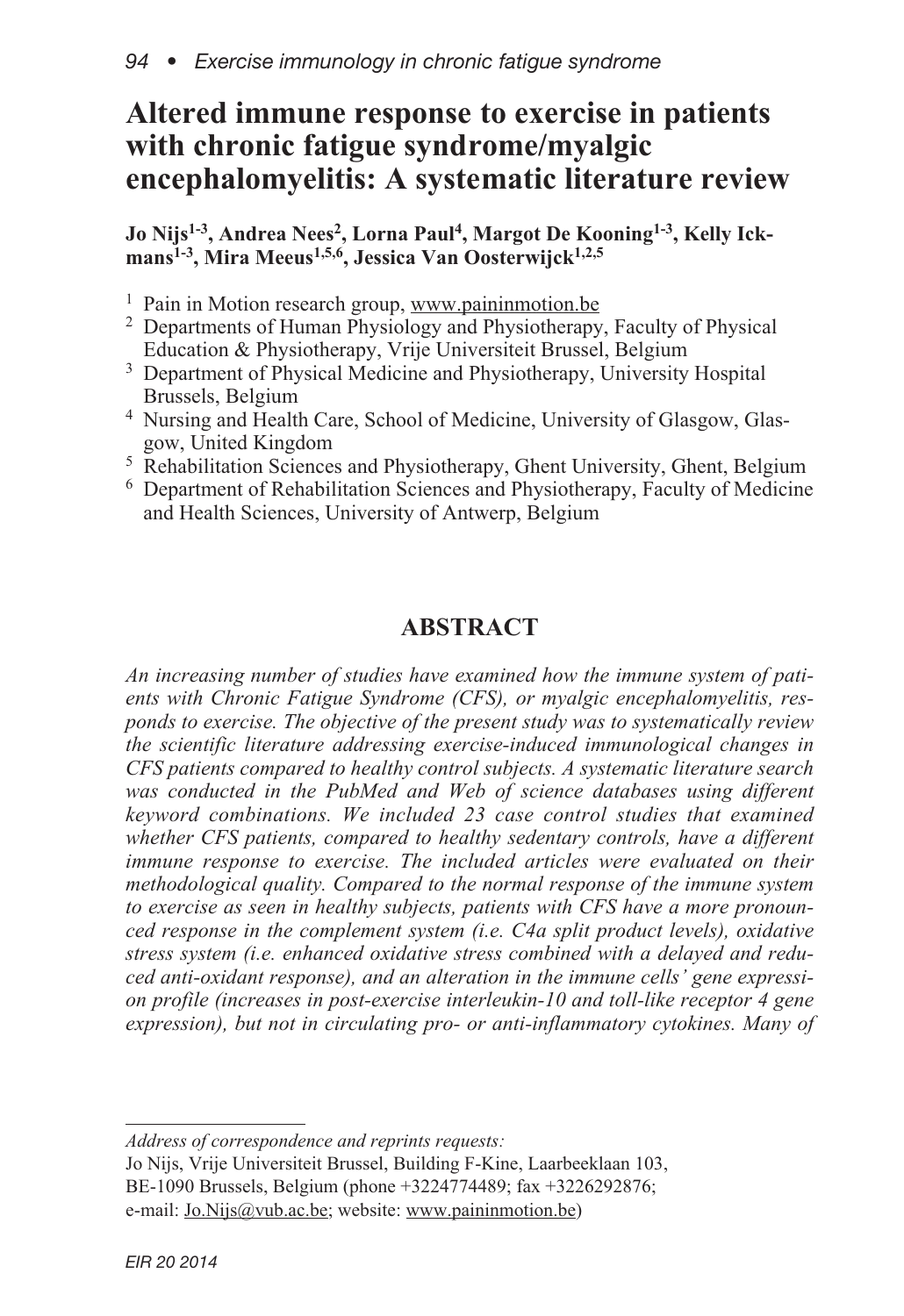*these immune changes relate to post-exertional malaise in CFS, a major characteristic of the illness. The literature review provides level B evidence for an altered immune response to exercise in patients with CFS.*

**Keywords:** fatigue, pain, genetics, oxidative stress, complement system, cytokine, inflammation, exercise, physical activity

### **INTRODUCTION**

Chronic fatigue syndrome (CFS), or myalgic encephalomyeltitis, is a condition defined by the 1994 Center for Disease Control and Prevention definition (11, 15). The major symptom is fatigue, of new or definite onset (not been lifelong), lasting for 6 months or longer (11, 15). CFS is diagnosed by exclusion of any other medical condition which might explain the symptoms (e.g. untreated hypothyroidism, sleep apnea, narcolepsy, major depressive disorder, bipolar affective disorders, schizophrenia, anorexia nervosa, bulimia nervosa, severe obesity, etc.) (11, 15). In addition, four or more of the following symptoms must be present for 6 months or longer: impaired memory or concentration; sore throat; tender lymph nodes (cervical or axillary); muscle pain; pain in multiple joints without joint swelling or redness; headaches of a new kind or greater severity; unrefreshing sleep and post-exertional malaise lasting more than 24 hours (11). Symptoms are often exacerbated during and after physical activities (54).

The presence of symptoms like a sore throat, tender lymph nodes, and low-grade fever, as well as flu-like symptoms including widespread muscle pain and severe fatigue, has inspired researchers to search for immune abnormalities in patients with CFS. Several immune abnormalities have been reported in CFS patients: decreased natural killer cell activity (44), altered functional B cell subset populations (3), alterations in cytokine production (52), alterations in inflammatory markers (25), increased nitrosative and oxidative stress pathways (25-27), upregulation of various aspects of the 2'-5' oligoadenylate synthetase/RNase L pathway (28, 32, 43, 50, 51), among others. However, many of the observed abnormalities were not confirmed by others, resulting in inconsistent findings across studies (12, 31). This probably relates to the heterogeneous nature of the illness, the use of different diagnostic criteria for diagnosing CFS, the different laboratory methods used for measuring immune function (i.e. different assays, specimens or stimuli), and the fluctuating nature of CFS.

Besides resting immune function, the immune system of patients with CFS might respond differently to exercise as compared to what we see in healthy, sedentary controls. The 2011 International Consensus Document regarding Myalgic Encephalomyelitis acknowledges the importance of malaise following exercise for the diagnosis of CFS (8). Indeed, in CFS patients too vigorous exercise (1, 18, 20) or a sudden increase in activity (2) frequently triggers a severe increase in symptoms. The severe exacerbation of symptoms following exercise, as seen in CFS patients, is one of the core features of the illness (38, 47).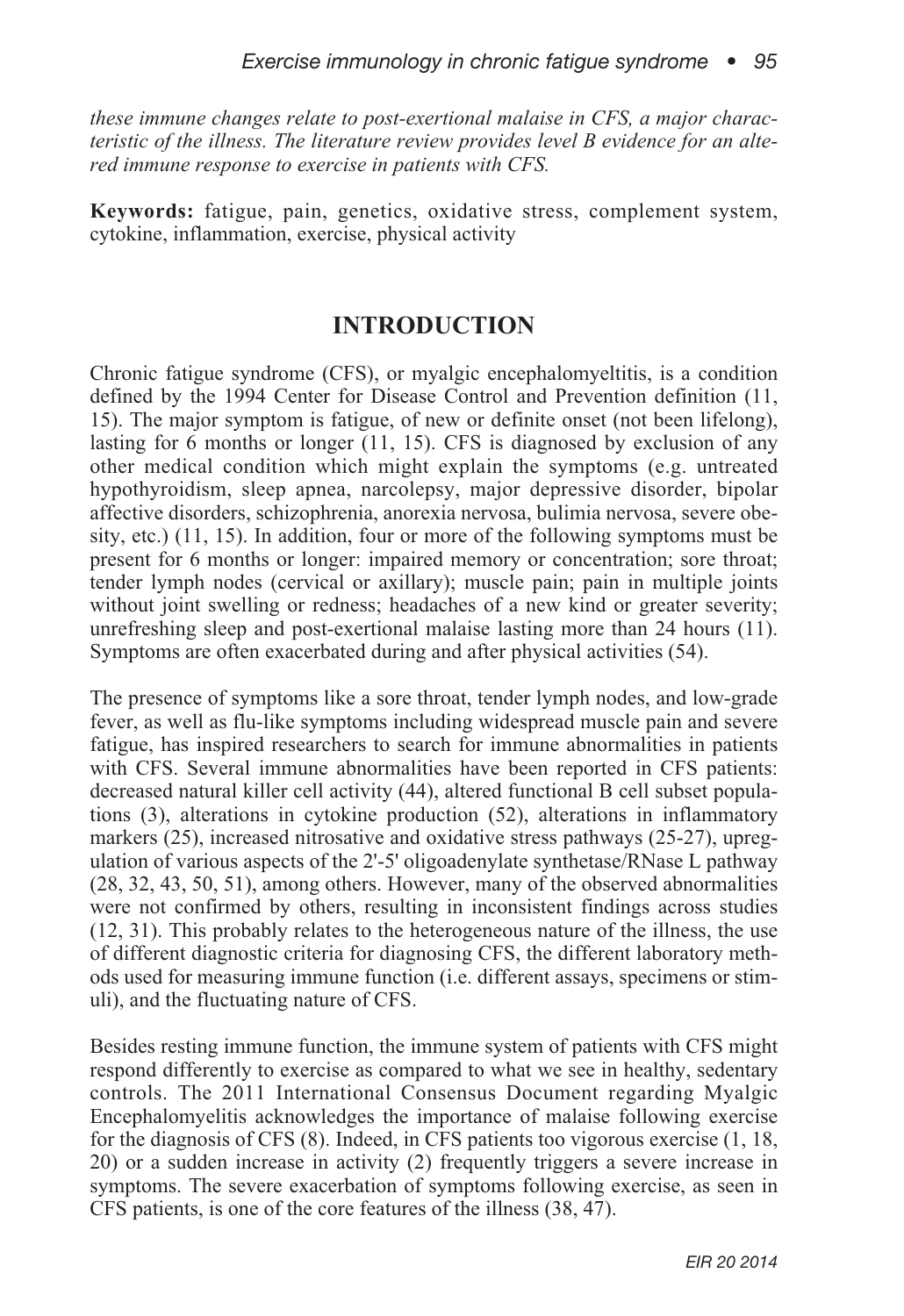In addition, the (normal) effects of exercise on the body's immune system are well established, and an ever-growing volume of scientific publications speaks to the rapid growth in understanding of exercise immunology (56). An increasing number of studies have examined the response of the immune system to exercise in CFS patients (e.g. (18, 19, 22, 23, 35, 37, 47)), yet the abnormal immune responses to exercise in CFS patients has not been conclusively defined and it remains unclear whether exercise-induced immune abnormalities can be regarded as biomarker for CFS.

Hence, the objective of the present study was to systematically review the scientific literature addressing exercise-induced immunological changes in CFS patients compared to healthy control subjects. Specifically the review examined whether CFS patients, compared to healthy sedentary controls, have a different immune response to exercise. Thus, the review intends to answer the following question: does the immune system of patients with CFS respond differently to exercise as compared to healthy sedentary controls? It is hypothesized that CFS patients show a more pronounced immune response to exercise as compared to healthy sedentary controls.

# **METHODS**

This systematic review is reported following the PRISMA-guidelines (Preferred Reporting Items for Systematic reviews and Meta-Analyses), which is an updated statement addressing the conceptual and methodological issues of the original QUOROM Statement (29).

#### **Search strategy**

The aim of this systematic review was to answer the research question that was formulated using the PICO model; "Do CFS patients (P) have a different immune response  $(O)$  to exercise  $(I)$  compared to healthy people  $(C)$ ?". To answer the research question a systematic search of the existing literature up to August 2013 was conducted on the electronic databases PubMed and Web of Science, and is reported following the PRISMA guidelines (21). The search strategy was based on a combination of search terms and Mesh terms, which were derived from the "PICO" research question. Therefore all search terms from "P" (combined with OR) were combined with the possible search terms from "I" (combined with OR) and "O", using the boolean term 'AND'. The used search and Mesh terms, and the construct of the search strategy are presented in Table 1. No filters were used during the search strategy.

### **Study selection**

To be included in this systematic review, papers had to fulfill predefined inclusion criteria regarding type of report, topic and population studied. Only full text clinical reports / (original) research reports (= *type of repor*t) which examined exercise induced immunological changes (= *topic*) in adult (≥18 years) CFS patients and compared these with the results of healthy controls (= *population studied*) were eligible. No language, publication date, or publication status restrictions were imposed, and all clinical study designs were eligible. Non-clini-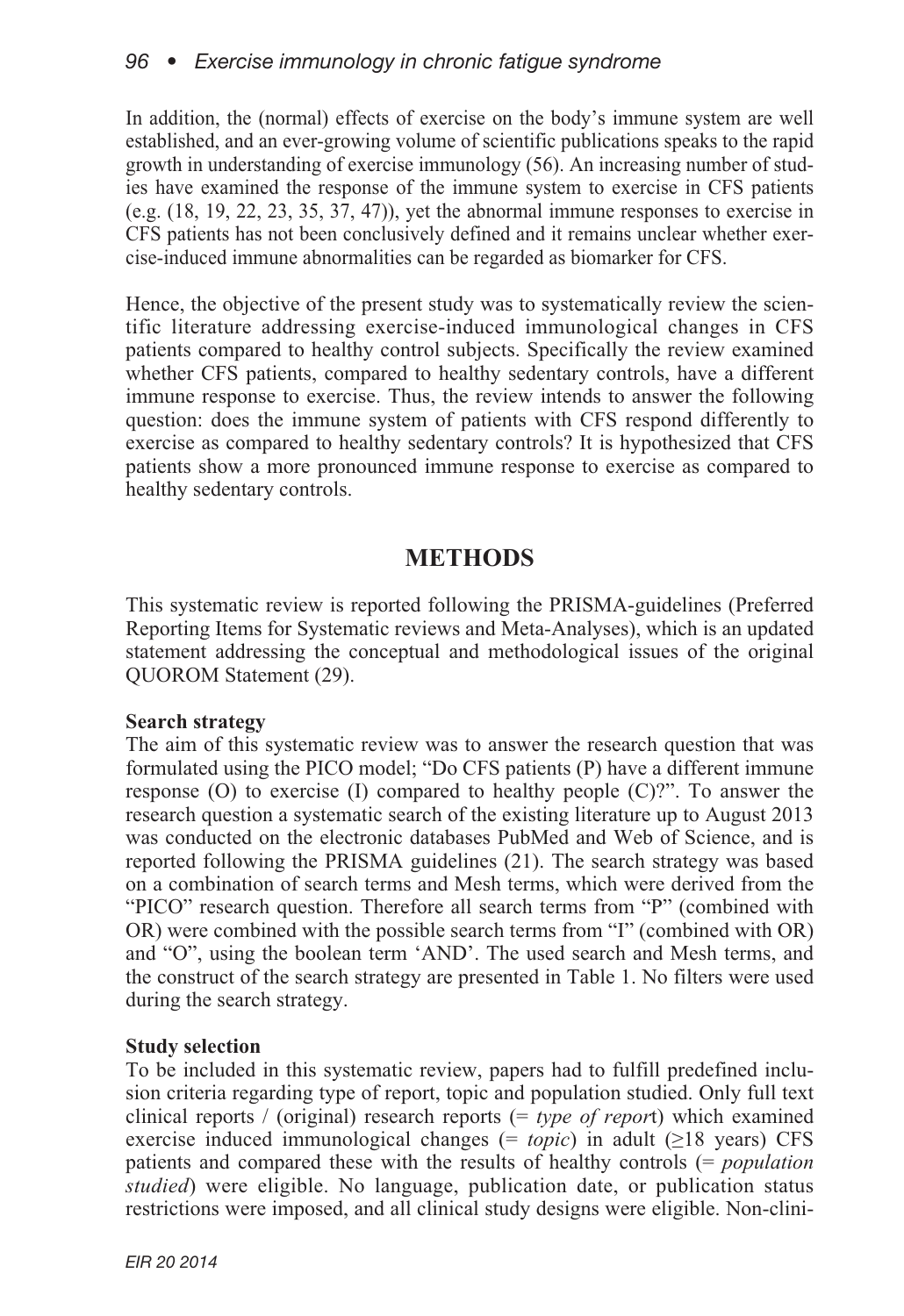# *Exercise immunology in chronic fatigue syndrome • 97*

|                            | <b>QNA</b> |                         | Intervention            | QNA | Outcome                           |                                 |
|----------------------------|------------|-------------------------|-------------------------|-----|-----------------------------------|---------------------------------|
| Keywords Web of Science    |            | Keywords Pubmed         | Keywords Web of Science |     | <b>Keywords Pubmed</b>            | Keywords Web of Science         |
| Chronic fatigue syndrome   |            | Exercise [Mesh]         | Exercise                |     | Immune system phenomena [Mesh]    | Immune system phenomena         |
| Myalgic encephalomyelitis  |            |                         | Physical exercise       |     | Immune system                     | Immune system                   |
| Postviral fatigue syndrome |            |                         | Aerobic exercise        |     | Immune function                   | Immune function                 |
| Chronic fatigue disorder   |            | Motor activity [Mesh]   | Motor activities        |     | Immunology                        | Immunology                      |
|                            |            |                         | Physical activity       |     | Immunity                          | Immunity                        |
|                            |            |                         | Locomotor activity      |     | Cytokines [Mesh]                  | Cytokines                       |
|                            |            | Exercise therapy [Mesh] | Exercise therapy        |     | Lymphokines [Mesh]                | Lymphokines                     |
|                            |            |                         |                         |     | Lymphocytes [Mesh]                | Lymphocyte                      |
|                            |            |                         |                         |     |                                   | Lymphoid cells                  |
|                            |            |                         |                         |     | Leukocytes [Mesh]                 | Leukocyte                       |
|                            |            |                         |                         |     |                                   | White blood cel                 |
|                            |            |                         |                         |     | Complement System Proteins [Mesh] | Complement system proteins      |
|                            |            |                         |                         |     |                                   | Complement protein              |
|                            |            |                         |                         |     |                                   | Complement                      |
|                            |            |                         |                         |     | Natural Killer T-cells [Mesh]     | Natural killer t-cell           |
|                            |            |                         |                         |     |                                   | <b>NKT Cells</b>                |
|                            |            |                         |                         |     | T-Lymphocytes, Cytotoxic [Mesh]   | Cytotoxic t-lymphocyte          |
|                            |            |                         |                         |     |                                   | Cell-mediated lympholytic cells |
|                            |            |                         |                         |     | Cytotoxicity, Immunologic [Mesh]  | Immunologic cytotoxicity        |
|                            |            |                         |                         |     | Gene expression [Mesh]            | Gene expression                 |
|                            |            |                         |                         |     | Gene expression profiling [Mesh]  | Gene expression profiling       |
|                            |            |                         |                         |     | Apoptosis [Mesh]                  | Apoptosis                       |
|                            |            |                         |                         |     |                                   | Programmed cell death, type I   |
|                            |            |                         |                         |     |                                   | Intrinsic pathway apoptosis     |
|                            |            |                         |                         |     |                                   | Extrinsic pathway apoptosis     |
|                            |            |                         |                         |     | Necrosis [Mesh]                   | Necrosis                        |
|                            |            |                         |                         |     | Autophagy [Mesh]                  | <b>Autophagy</b>                |
|                            |            |                         |                         |     | Biological Markers [Mesh]         | Biological marker               |
|                            |            |                         |                         |     |                                   | Biomarkers                      |
|                            |            |                         |                         |     |                                   | Clinical marker                 |
|                            |            |                         |                         |     |                                   | Immunologic marker              |
|                            |            |                         |                         |     |                                   | Viral marker                    |
|                            |            |                         |                         |     |                                   | Serum marker                    |
|                            |            |                         |                         |     |                                   | Biochemical marker              |
|                            |            |                         |                         |     |                                   | Laboratory marker               |
|                            |            |                         |                         |     | Laboratory tests                  | Laboratory tests                |

|                                                          | ֧֧֧֧֧ׅ֧֦֧֧֧֧ׅ֧֧֧֧֧֦֧֧֧֧֧֛֪֧֛֪֧֪ׅ֧֛֪֪֪֪֪֪֪֪֪֪֪֧֚֚֚֚֚֚֚֚֚֚֚֚֚֚֚֚֚֚֚֚֚֝֝֓֝֓֝֓֝֬֝֬֝֓֝֬֜֓֝֬֝֬֝֬֝֬֝֬֝֬ |
|----------------------------------------------------------|--------------------------------------------------------------------------------------------------|
| Table 1. The search terms used for the literature review |                                                                                                  |
|                                                          |                                                                                                  |
|                                                          |                                                                                                  |
|                                                          |                                                                                                  |
|                                                          |                                                                                                  |
|                                                          |                                                                                                  |
|                                                          |                                                                                                  |
|                                                          |                                                                                                  |

| <b>Reader</b>                   |                                                                                                                                                         | 울 |                              | ntervention                             | Ę | Outcome                       |                         |
|---------------------------------|---------------------------------------------------------------------------------------------------------------------------------------------------------|---|------------------------------|-----------------------------------------|---|-------------------------------|-------------------------|
| <b>Keywords Pubmed</b>          | <b>Keywords Web of Science</b>                                                                                                                          |   |                              | Keywords Pubmed Keywords Web of Science |   | <b>Leywords Pubmed</b>        | ceywords Web of Science |
| Chronic fatigue syndrome [Mesh] | Chronic fatigue syndrome                                                                                                                                |   | xercise [Mesh]               | xercise                                 |   | nmune system phenomena [Mesh] | Immune system phenomena |
|                                 | yalgic encephalomyeliti                                                                                                                                 |   |                              | hysical exercise                        |   | imune system.                 | immune system           |
|                                 | <ostviral fatigue="" syndrome<="" td=""><td></td><td></td><td>Aerobic exercise</td><td></td><td>Immune function</td><td>Immune function</td></ostviral> |   |                              | Aerobic exercise                        |   | Immune function               | Immune function         |
|                                 | Chronic fatigue disorder                                                                                                                                |   | <b>Aotor activity [Mesh]</b> | Motor activities                        |   | nmunology                     | Mundosy                 |
|                                 |                                                                                                                                                         |   |                              | <sup>p</sup> hysical activity           |   | Immunity                      | mmunity                 |
|                                 |                                                                                                                                                         |   |                              |                                         |   |                               |                         |

| ×<br>43<br>×. |
|---------------|

*EIR 20 2014*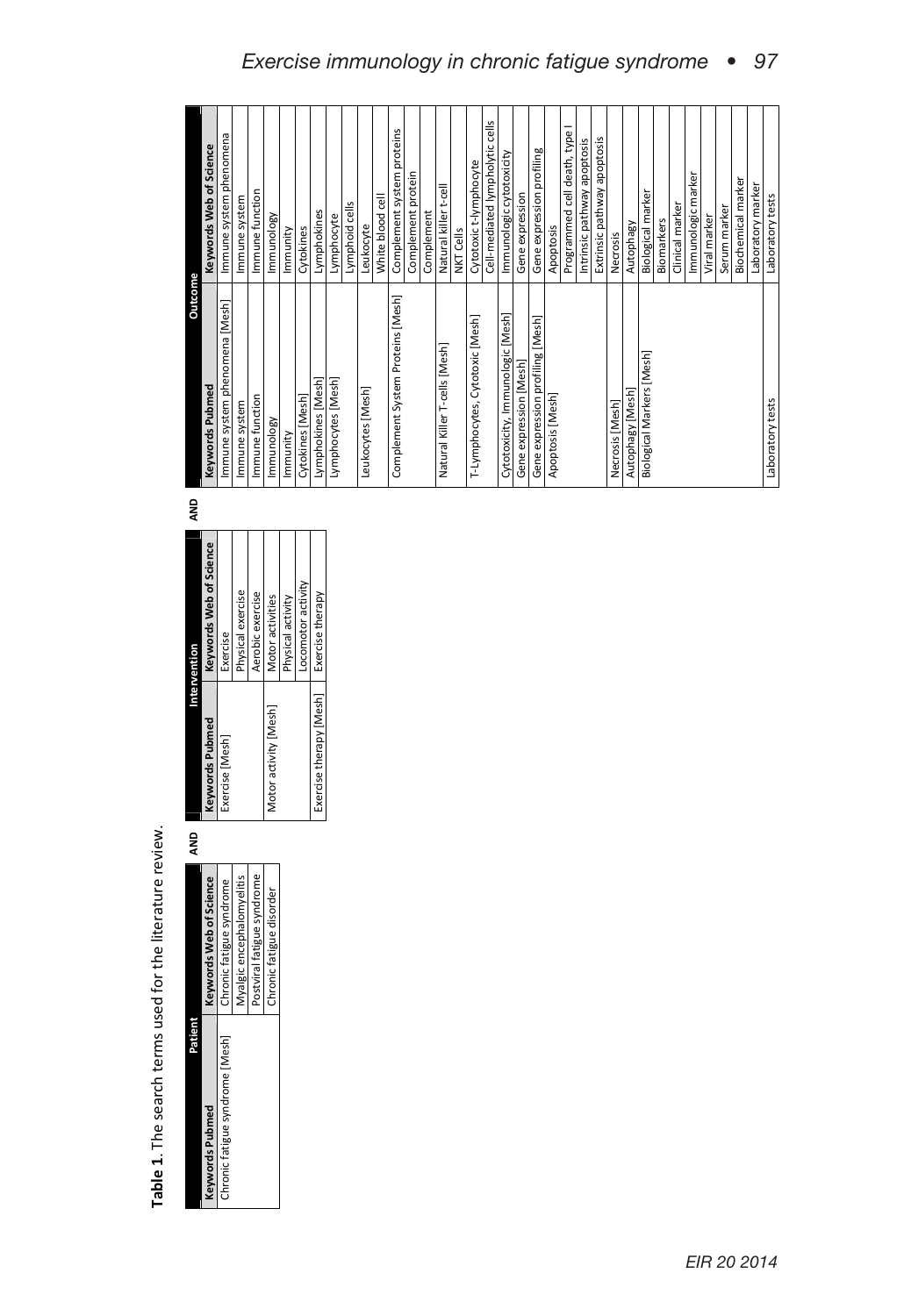cal reports such as reviews, abstracts, posters, letters to the editor, and editorials were excluded. First, the title and abstract of all citations retrieved using the search strategy were screened using the inclusion criteria. If it was not clear from the abstract whether the study was eligible for study inclusion, the full-text was consulted. The full text versions of all papers that met the inclusion criteria were retrieved for quality assessment and data extraction.

### **Qualification of searchers**

The literature was searched and screened independently by AN and JVO. The risk of bias was assessed by 3 researchers (AN, JVO and JN), who were blinded from each other's assessment. AN holds a bachelor degree in rehabilitation sciences, and was trained by the final author. JVO and JN hold a PhD degree and have published several systematic literature reviews.

#### **Risk of bias assessment**

Each study that fulfilled the inclusion criteria was assessed for methodological quality using the evaluation 'Evidence Base Richtlijn Ontwikkeling' (EBRO) criteria for case-control studies as recommended by The Dutch Cochrane Centre (http://dcc.cochrane.org/sites/dcc.cochrane.org/files/uploads/patient-controleonderzoek.pdf). The evaluation criteria for case-control studies assess 6 items. First it is assessed whether an adequate definition of the case group is given (C1), and secondly if this is also the case for the control group (C2). Therefore we assessed whether the total sample size and demographical characteristics were described for each group. For the case group of CFS patients the fulfilled CFS diagnostic criteria had to be mentioned. In case only sedentary or moderately active subjects were included in the control group, a description of the authors' understanding of sedentary or moderately active was expected. The 3<sup>rd</sup> item controls for exclusion of selection bias (*C3*), which implied that studied groups needed to be representative of the general population. This item was scored negative when the included age range was not representative for the general adult population or when only male CFS patients were recruited. A negative assessment was given in case the patient sample was recruited solely from one sort of setting such as a specific hospital department or only through a patient support group, as combining a variety of recruitment procedures is recommended to prevent recruitment bias (33). The 4th item entails a clear description of the exposure and an adequate method for assessment  $(C4)$ , The 5<sup>th</sup> item was related to blinding of the involved assessors (*C5*). In case an assessor could influence the results, non-blinding or failure to mention blinding was penalized. This included that saliva and blood processing / analyses was performed by personnel blinded to the subject's health status. As a final point identification or accounting for confounders was assessed (*C6*). Possible confounders related to exercise performance and immunology are body mass index (BMI), physical activity levels, and menstrual phase. Furthermore, pooling of gender data has been identified as an important source of bias in studies of exercise physiology in CFS patients (42).

When a study fulfilled a criterion a positive score was given, when a criterion was applicable but the study did not comply with the criterion a negative was given. When no adequate information was present regarding an applicable criterion, that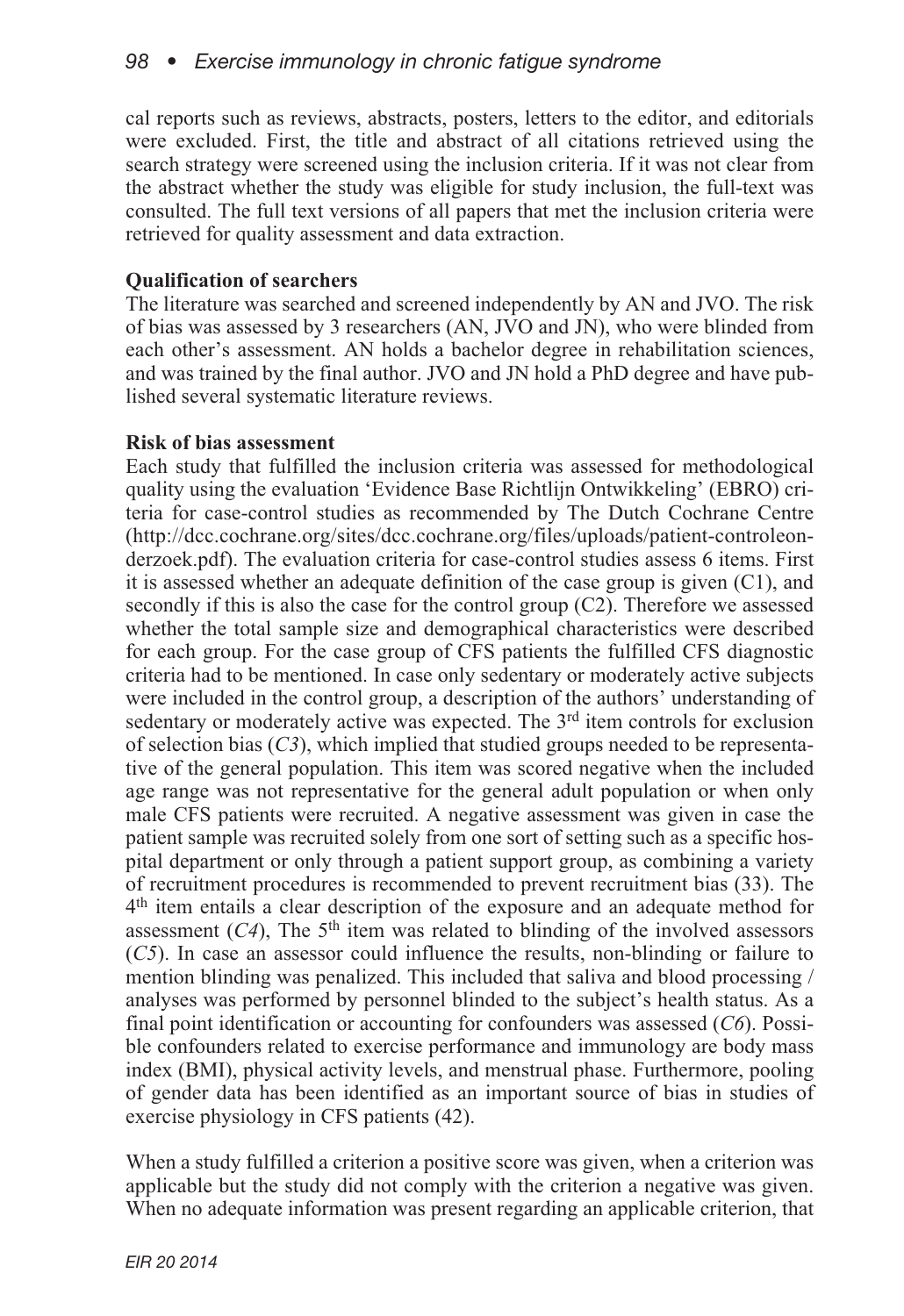item was scored as negative. If a criterion was not applicable to the design and purpose of the study it was not scored. Fulfillment of the criteria was assessed by 3 independent, blinded researchers (JVO, JN and AN) using a score sheet. After rating the selected articles, the results of all three researchers were compared, and the amount of agreement (in percentages) between the 3 researchers was calculated. In case of disagreement, the final risk of bias score was the score which was given by 2 out of the 3 researchers. Finally, a total score for methodological quality was computed by adding up the scores for each of the related criteria which were applicable. The maximum total score that could be achieved was 6, and was also presented as a percentage to facilitate comparison between studies. In table 2 the risk of bias scores of the studies are presented. Levels of evidence were defined based on study design and quality, according to the EBRO-guidelines.

| References                                                                                  |                |                |                          | Criteria                 |                          |                          | <b>Total quality</b> | <b>Total quality</b> | Level of<br>evidence |
|---------------------------------------------------------------------------------------------|----------------|----------------|--------------------------|--------------------------|--------------------------|--------------------------|----------------------|----------------------|----------------------|
|                                                                                             | $\mathbf{1}$   | $\overline{2}$ | 3                        | 4                        | 5                        | 6                        | score                | %                    |                      |
| Cannon et al. 1999 (7)                                                                      | $\ddot{}$      | $+$            | $+$                      | $+$                      |                          | $+$                      | 5                    | 83,3                 | B                    |
| Light et al. 2012 (22)                                                                      | $\ddot{}$      | ÷,             | $+$                      | $\ddot{}$                | $+$                      | $+$                      | 5                    | 83.3                 | B                    |
| Jammes et al. 2009 (17)                                                                     | $\ddot{}$      | $+$            | $+$                      | $+$                      |                          | $\overline{a}$           | $\overline{4}$       | 66,7                 | B                    |
| Jammes et al. 2012 (16)                                                                     | $\ddot{}$      | $+$            | $+$                      | $+$                      | ٠                        | $\overline{a}$           | $\overline{4}$       | 66,7                 | B                    |
| LaManca et al. 1999 (19)                                                                    | $\ddot{}$      | $+$            | $\overline{\phantom{0}}$ | $+$                      | ٠                        | $\ddot{}$                | $\overline{4}$       | 66,7                 | B                    |
| Light et al. 2009 (23)                                                                      | $\ddot{}$      | ÷,             | $\overline{a}$           | $+$                      | $+$                      | $+$                      | $\overline{4}$       | 66,7                 | B                    |
| White et al. 2012 (59)                                                                      | $\ddot{}$      | ÷,             | $+$                      | $+$                      | $\overline{a}$           | $+$                      | $\overline{4}$       | 66,7                 | B                    |
| Nijs et al. 2010 (37)                                                                       | $\ddot{}$      | $+$            | $+$                      | $\ddot{}$                |                          | $\overline{\phantom{a}}$ | $\overline{4}$       | 66,7                 | B                    |
| Robinson et al. 2010 (41)                                                                   | $\ddot{}$      | $+$            | $\overline{a}$           | $\ddot{}$                |                          | $+$                      | $\overline{4}$       | 66,7                 | B                    |
| Jammes et al. 2005 (18)                                                                     | $\ddot{}$      | $+$            | $\overline{a}$           | $+$                      | ÷.                       | $+$                      | $\overline{4}$       | 66,7                 | B                    |
| Smylie et al. 2013 (45)                                                                     | $\ddot{}$      | $+$            | $\overline{a}$           | $\ddot{}$                |                          | $+$                      | $\overline{4}$       | 66,7                 | B                    |
| Suarez et al. 2010 (49)                                                                     | $\ddot{}$      | $+$            | $\overline{a}$           | $\ddot{}$                | $\overline{a}$           | $+$                      | $\overline{4}$       | 66,7                 | B                    |
| Thambirajah et al. 2008 (53)                                                                | $\ddot{}$      | $+$            | $\overline{\phantom{0}}$ | $\ddot{}$                | $\overline{a}$           | $\overline{\phantom{a}}$ | $\overline{3}$       | 50,0                 | B                    |
| Peterson et al. 1994 (39)                                                                   | $\ddot{}$      | $+$            | $\overline{a}$           | $+$                      | ÷.                       | $\overline{\phantom{a}}$ | 3                    | 50,0                 | B                    |
| White et al. 2010 (58)                                                                      | $\ddot{}$      | $+$            | $\overline{a}$           | $\ddot{}$                | ÷.                       | $\overline{\phantom{a}}$ | $\overline{3}$       | 50,0                 | B                    |
| Broderick et al. 2013 (4)                                                                   | $\ddot{}$      | ÷.             | $\overline{a}$           | $+$                      | ٠                        | $+$                      | 3                    | 50,0                 | B                    |
| Cannon et al. 1997 (6)                                                                      | $\ddot{}$      | $+$            | $\overline{a}$           | $\overline{a}$           |                          | $+$                      | 3                    | 50,0                 | B                    |
| Whistler et al. 2005 (57)                                                                   | $\ddot{}$      | $+$            | $\overline{a}$           | $\overline{a}$           |                          | $\overline{a}$           | $\overline{2}$       | 33,3                 | B                    |
| Sorensen et al. 2003 (47)                                                                   | $\ddot{}$      | $+$            | $\overline{\phantom{0}}$ | $\overline{\phantom{a}}$ | $\overline{\phantom{0}}$ | $\overline{\phantom{a}}$ | $\overline{2}$       | 33,3                 | B                    |
| Lloyd et al. 1994 (24)                                                                      | $\overline{a}$ |                | $\overline{a}$           | $\ddot{}$                |                          | $+$                      | $\overline{2}$       | 33,3                 | B                    |
| Sorensen et al. 2009 (46)                                                                   | $\overline{a}$ | $+$            | $\overline{a}$           | $\overline{a}$           |                          | $\overline{a}$           | $\mathbf{1}$         | 16,7                 | B                    |
| Gupta et al. 1999 (13)                                                                      | $\overline{a}$ | ÷,             | $\overline{a}$           | $\overline{a}$           | $+$                      | $\overline{a}$           | $\mathbf{1}$         | 16,7                 | B                    |
| Steineau et al. 2004 (48)                                                                   | $\overline{a}$ |                | $\overline{a}$           | $\overline{a}$           |                          | $\overline{a}$           | $\mathbf 0$          | 0,0                  | B                    |
| Criterion 1: adequate definition of the case group<br>$\sim$<br>$\sim$ $\sim$ $\sim$ $\sim$ |                |                |                          |                          |                          |                          |                      |                      |                      |

Table 2. Risk of bias and level of evidence of the exercise immunology studies in CFS patients.

Criterion 2: adequate definition of the control group

Criterion 3: exclusion of selection bias

Criterion 4: exposure is clearly defined and method for assessment of exposure is adequate

Criterion 5: blinded assessor

Criterion 6: identification or accounting for confounders

0: criterion not fulfilled; 1: criterion fulfilled; NA: criterion not applicable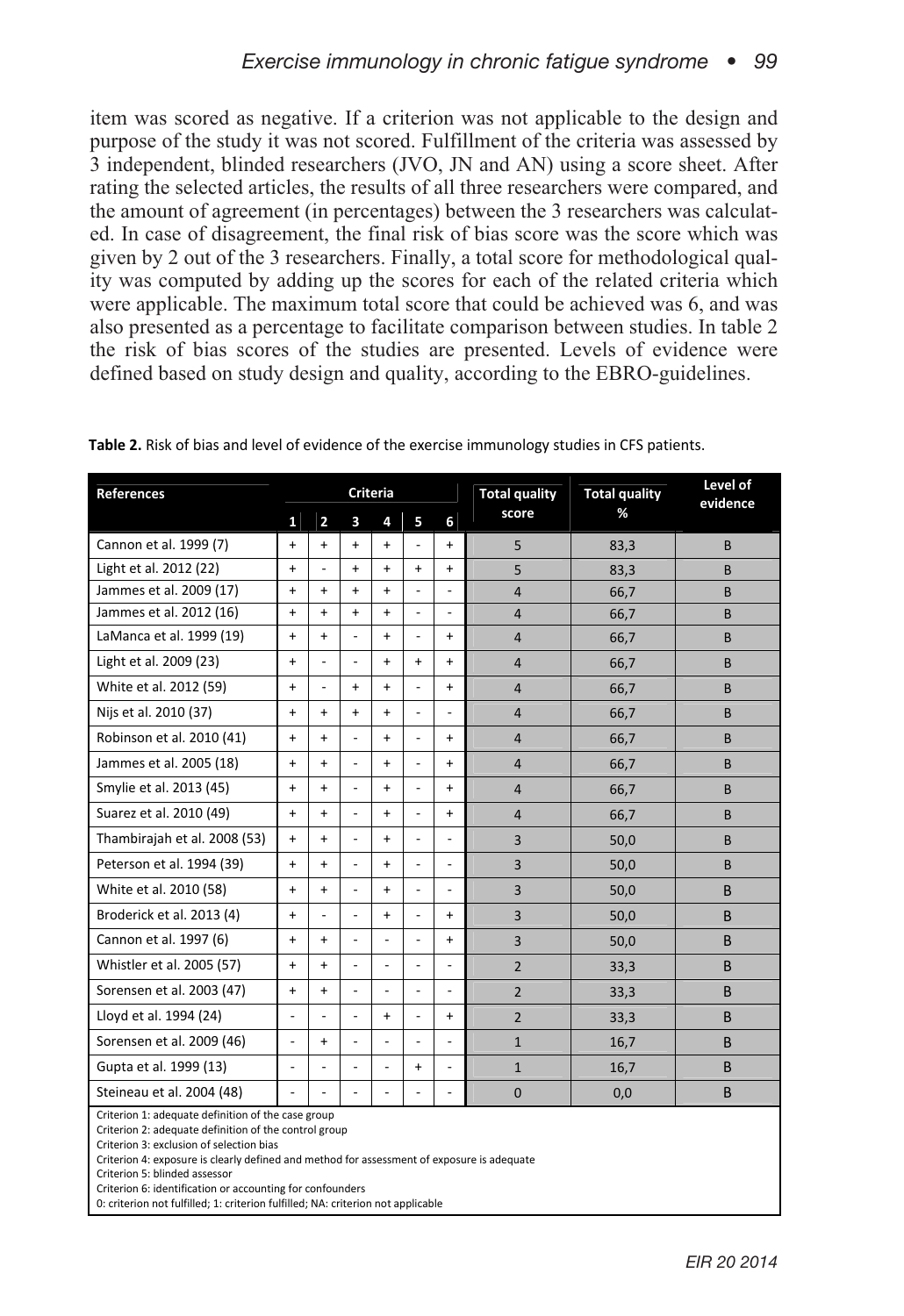### **RESULTS**

#### **Study selection**

The search of the databases provided a total of 584 citations. After removing duplicates 254 studies remained. Of these, 231 studies were discarded after reviewing the title and abstract or when necessary the full text paper. More specifically, studies were excluded because they had a study type  $(n=80)$ , population ( $n=139$ ), or topic ( $n=217$ ) offline with the predefined selection criteria (figure 1). Twenty-three studies met all inclusion criteria.



Figure 1. PRISMA flow diagram of the literature search and study selection.

#### **Risk of bias and level of evidence**

The agreement between the three raters was 70.3 % (97/138), 73.2 % (101/138) and 75.4 % (104/138). All three raters agreed on the scores of 83 out of 138 items. An adequate definition of the case group was given in 19 out of 23 studies, and for the control group this was the case in 16 studies (table 2). As different criteria exist for the diagnosis of CFS, and for the definition of sedentary or moderate activity levels, authors should at least refer to the criteria which were used. There was a risk of selection bias in 17 studies because the included subjects were not representative for the population which was studied. The authors failed to mention from where the subjects were recruited or they recruited solely from one sort of setting. The studies by Gupta et al. 1999 (13), Light et al. 2009 (23), Sorensen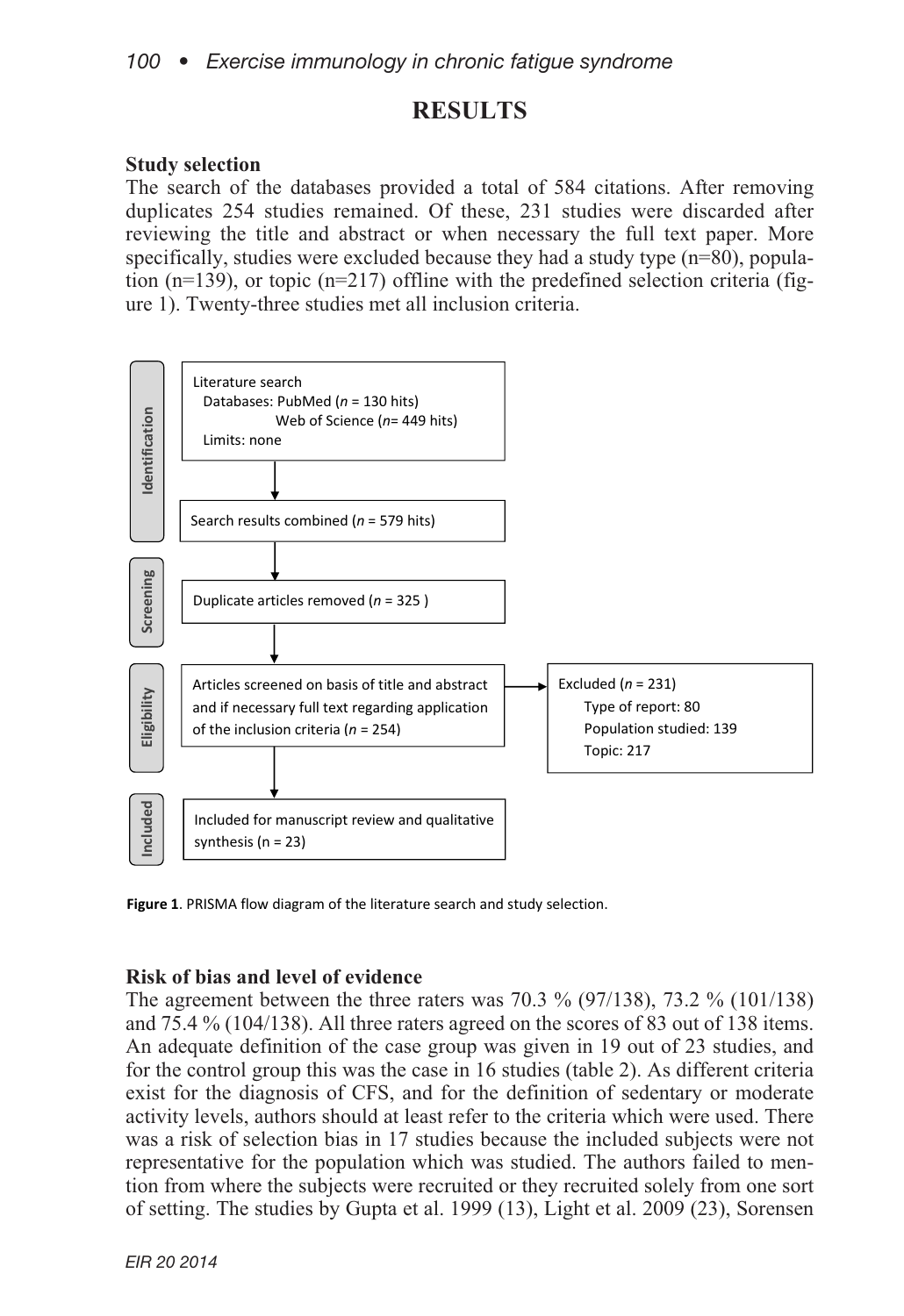et al. 2009 (46), and Steinau et al. 2004 (48) describe that (a part of) the included subjects were selected from a previous study, but fail to mention why exactly these subjects were selected. Most studies (17 out of 23) provided a clear description of the physical exercise which was performed by the subjects and the methods for assessing outcome measures. Failure of blinding formed an important source of bias in 20 studies. In most cases, it was not mentioned whether blood samples were coded and stored anonymously, and whether blood processing / analyses were performed by personnel blinded to the subject's health status. We assume that this was the case in many studies, but that authors simply failed to mention whether they prevented this form of assessment bias. Eleven studies did not prevent or account for important confounders related to exercise immunology. The most frequent cause of penalization was pooling of gender data. The EBRO-classification assigns a B score for individual studies which use a casecontrol study design. Because all the included studies were comparative studies without randomization of the study subjects, an evidence level B was applicable for all studies.

#### **Study characteristics**

All included studies applied a case-control design, comparing CFS patients with healthy controls. In each of the included studies, immune variables were measured at rest (pre-exercise) and following one bout of exercise, with post-exercise measurements performed immediately and/or up to days following exercise. All studies examined the acute effects of exercise on the immune system (i.e. the effects of one exercise bout on the immune system). None of the studied applied a true experimental design, or studied the effects of exercise *therapy* on the immune system in CFS patients.

## **ARTICLE RESULTS and DISCUSSION**

The main study findings are summarized below and discussed together in view of the risk of bias scores. Given the focus of the review, only the study findings addressing exercise immunology in CFS patients versus controls are presented. Other findings, like baseline (resting) differences in immune function or differences in exercise physiology unrelated to the body's immune system, are not presented. Study findings are organized in 4 major categories, namely cytokines, complement system, oxidative stress and leukocyte gene expression.

#### *Cytokines*

The cytokine response to exercise of CFS patients in comparison with healthy controls has been examined thoroughly (6, 7, 13, 17, 19, 24, 37, 39, 41, 45, 47, 58). Lloyd et al. did not find alterations in the blood level of interferon-γ, interferon-α, interleukin-1β, or tumour necrosis factor-α at baseline, during, and up to 24 hours following 30 minutes of submaximal isometric (hand-grip) exercise (24). They compared twelve male CFS patients with 13 male matched healthy controls (24). Similar findings were reported in the Peterson et al. study, who failed to detect alterations in serum cytokine levels of interleukin-1β, interleukin-6, or tumour necrosis factor- $\alpha$  in any of the participants (CFS-patients or healthy) com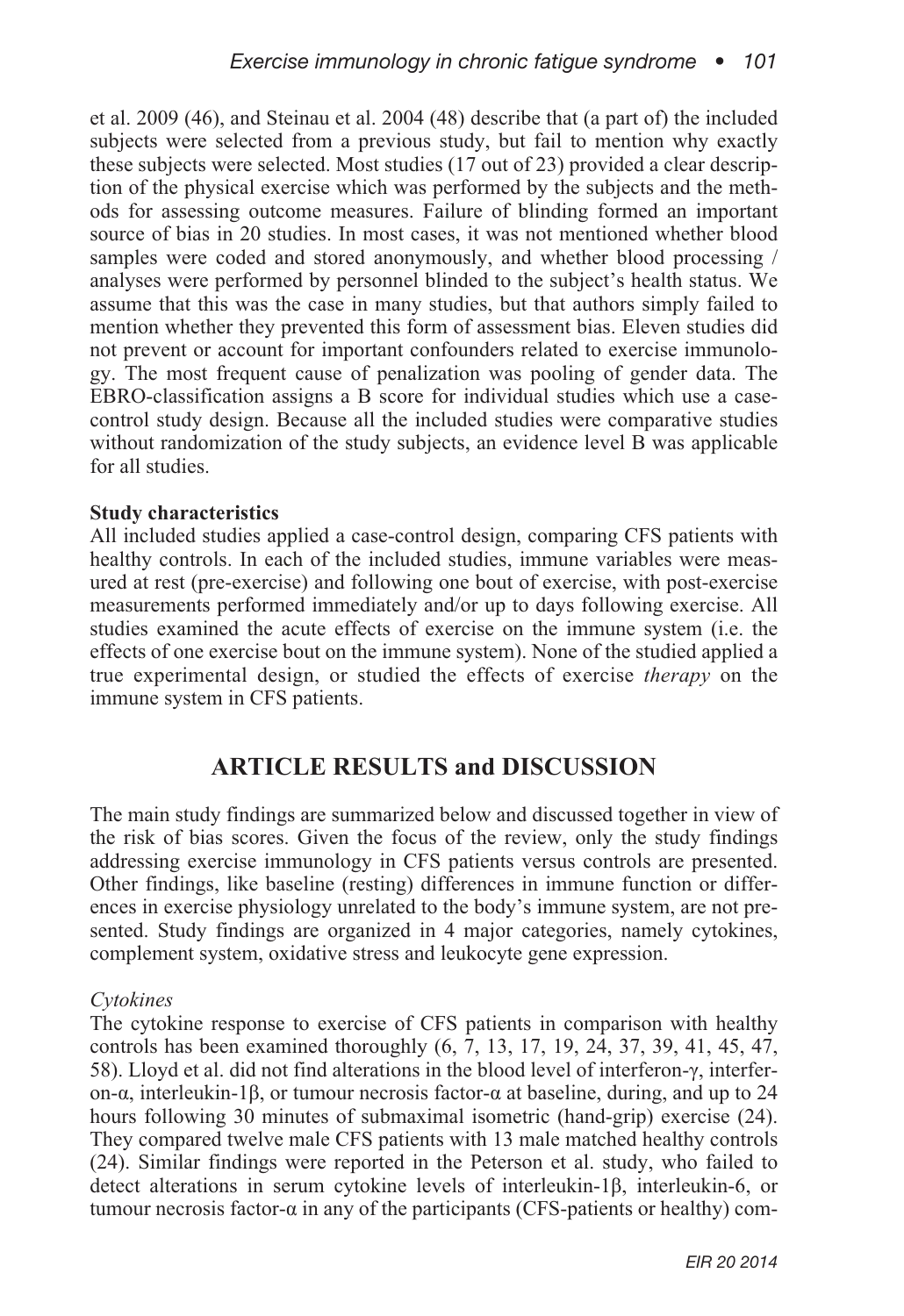paring levels at rest with values immediately and 40 minutes following walking on a horizontal treadmill at a speed of 1 mph for a maximum of 30 minutes or until exhaustion (39). This is surprising given the well-established cytokine response to strenuous exercise in healthy people (56, 60), questioning the validity of the study. The risk of bias assessment of these studies revealed rather low scores of 33% and 50% for the Lloyd et al. (24) and Peterson et al. (39) studies respectively. Still, the lack of alterations in blood interleukin-1β in response to exercise in CFS patients was later confirmed in a larger study (n=22 per group) performing quantitative *in vitro* detection of human interleukin-1β using two different assays (37). Others were similarly unable to find alterations of interleukin-1β in response to exercise in CFS patients (7, 39, 47). The Peterson et al. study, however, did detect serum transforming growth factor-β differences at rest between CFS patients and healthy controls, with higher values in the CFS group, but this cytokine did not respond to exercise either (39).

Others used a moderate whole-body exercise task (working both arms and legs) for 25 minutes to examine whether the flare in symptoms, up to 48 hours following exercise, was related to changes in peripheral blood cytokines and CD40 ligand (cluster of determination 40 ligand) of CFS patients (58). CD40 ligand is a pro-inflammatory marker, linked to platelet activation. Increased levels have been linked to cardiovascular diseases, while low levels may be related to increased risk for opportunistic infections (which are often seen in CFS (36)). CD40 ligand was lower in the CFS patients versus healthy controls, a difference that remained following exercise, and the level of CD40 ligand decreased similarly in both groups following exercise (58). Besides from changes in red blood cell count, which are of less relevance to this literature review, no major changes in cytokine response to exercise were observed between CFS and healthy controls (58). However, when dividing the CFS group into high and low symptom flares following exercise, it was found that CFS patients with high symptom flares had a pattern of pro- (interleukin-6, interleukin-1β, interleukin-12) as well as anti-inflammatory cytokines (interleukin-10, interleukin-13) at 8 hours post-exercise compared to the low symptom flare group. Still, the findings from this study should be interpret with caution, as not all participants in the control group were sedentary, the control group differed in gender distribution and body mass index from the CFS group, and the cytokine changes were not controlled for these possible confounders. Pooling of gender data has been identified as an important source of bias in studies addressing exercise physiology in CFS patients (42).

In a small (n=6 male subjects per group), but otherwise methodologically sound study, the response of interleukin-6, its soluble receptors (sIL-6R and sgp130) and F2-isoprostanes to submaximal exercise were studied (41). Interleukin-6 increased from rest to the end of the exercise and returned to resting values 24 hours post-exercise, but there were no group X time interactions, indicating that the increase in interleukin-6 in response to exercise was similar in both groups (41). Likewise, there were no group X time interactions for sIL-6R, sgp130 and F2-isoprostanes. Another study examined the interleukin-6 response to exercise in CFS, this time using 30 minutes of fatiguing non-dominant limb exercise (13). In the CFS group, and not in the control group, spontaneous interleukin-6 produc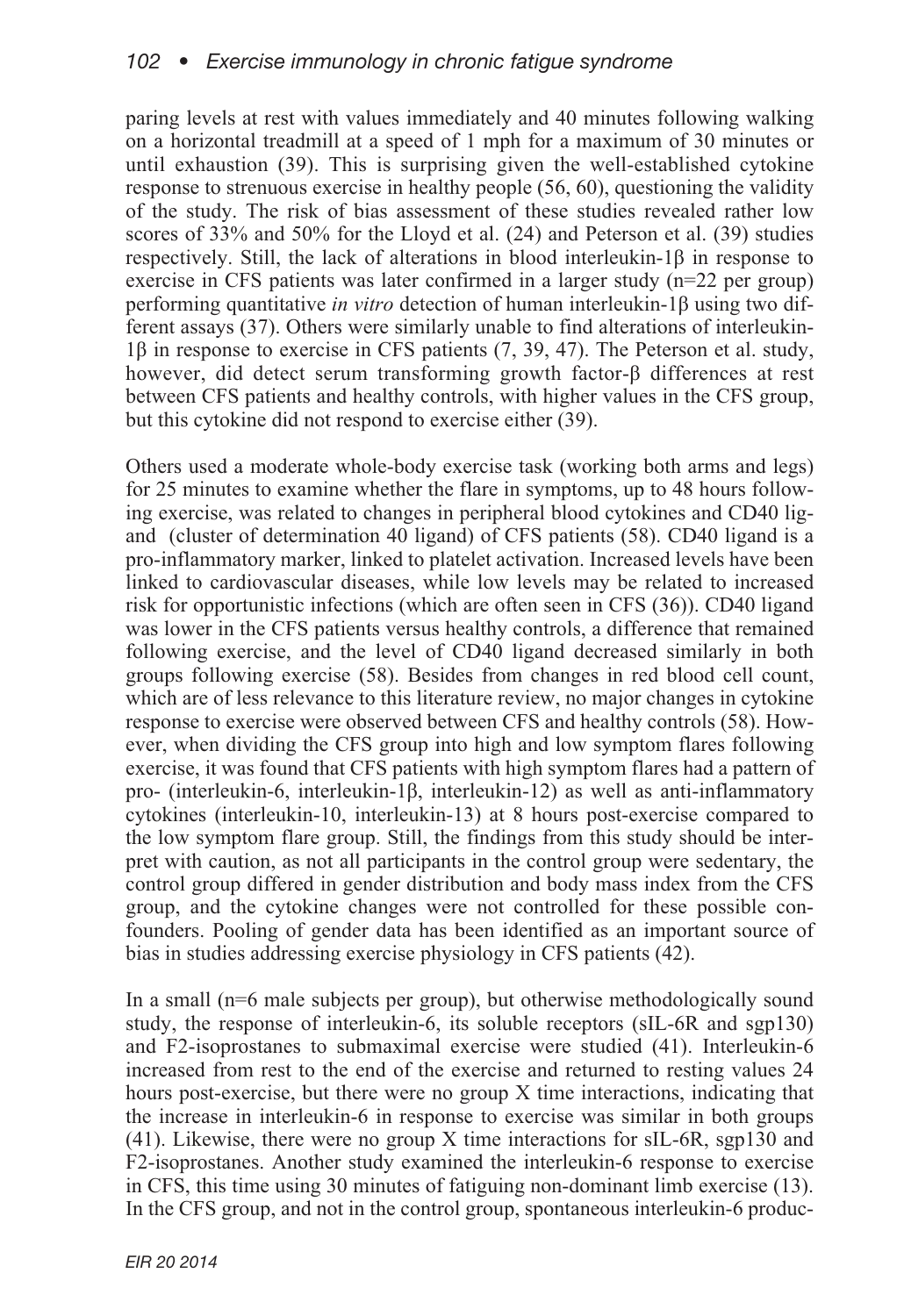tion by monocytes increased following exercise. Phytohemagglutinin-induced (for lymphocytes) and lipopolysaccharide-induced (for monocytes) production of interleukin-6 did not differ following exercise across groups. Given the small sample size (5 CFS patients vs. 4 healthy controls) and the low risk of bias score  $(17 \%)$ , the weight of these findings is limited.

Two similar studies by Cannon, et al. (6, 7) used an exercise protocol involving 15 minutes of stepping on and off a platform, and compared peripheral blood mononuclear cells' secretion of interleukin-1β, interleukin-1 receptor antagonist, soluble interleukin-1 receptor type II (6), secretion of interleukin-6 in unstimulated cultures and interleukin-6 secretion in lipopolysaccharide-stimulated cultures (7). However, they were unable to find exercise-induced changes in any of the immune parameters studied, including α2-macroglobulin (6, 7). The exercise challenge might have been too low to enable immune alterations; the lack of exercise-induced symptom-increases in the CFS group (7) supports this notion.

In response to 20 minutes of steady-state stationary cycling at 70% of the subject's predicted maximum workload, patients with CFS (n=32), compared to healthy controls (n=29), did not show statistically significant differences in pro-inflammatory (interleukin-1β, interleukin-6, tumour necrosis factor-α, interferon-α) or antiinflammatory cytokines (interleukin-10) detected in peripheral blood mononuclear cells (47). However, there was a trend of an increase in pro-inflammatory cytokines in the CFS group at 6 hours post-exercise, whereas at the same time, the values for pro-inflammatory cytokines decreased in the control group (47).

The latter study findings are in line with those reported by La Manca et al. 1999 (19). A rigorous study – the risk of bias assessment yielded a score of 67  $\%$  investigated the differences in cytokines, leukocytes, granulocytes, monocytes and lymphocyte subsets in response to a graded treadmill exercise until exhaustion in 20 CFS patients and 14 sedentary controls (19). Blood samples were collected up to 24 hours post-exercise. Although changes in peripheral lymphocytes' cytokines were found from pre- to post-exercise, there were no time X group interactions for any of the cytokines (interleukin-2, -4, -10, -12, interferon-γ, and tumour necrosis factor-α) examined (19). The same applies to the leukocytes, granulocytes, monocytes and lymphocyte subsets (including T-helper cells, suppressor T, cytotoxic T, and natural killer cells) studied: most of them responded acutely to exercise, returning to baseline values relatively quickly (after 1 to 24 hours), but again no time X group interactions were found (19). Interestingly, in another rigorous but small (n=9 CFS versus 9 controls) study, venous levels of interleukin-6 and tumour necrosis factor- $\alpha$  increased in response to maximal cycling exercise in the healthy controls, but remained unchanged in the CFS group (17), suggesting a depressed cytokine response to exercise in the CFS group. The oxidative stress findings of that study are presented below.

Finally, Smylie et al. studied the cytokine response to a peak graded exercise stress test in patients with CFS ( $n=22$ ), Gulf War Illness ( $n=30$ ) and healthy controls  $(n=30)$  (45). They correctly separated sexes for running the data analysis, but focused on searching an immune signature / biomarker among the 16 cytokines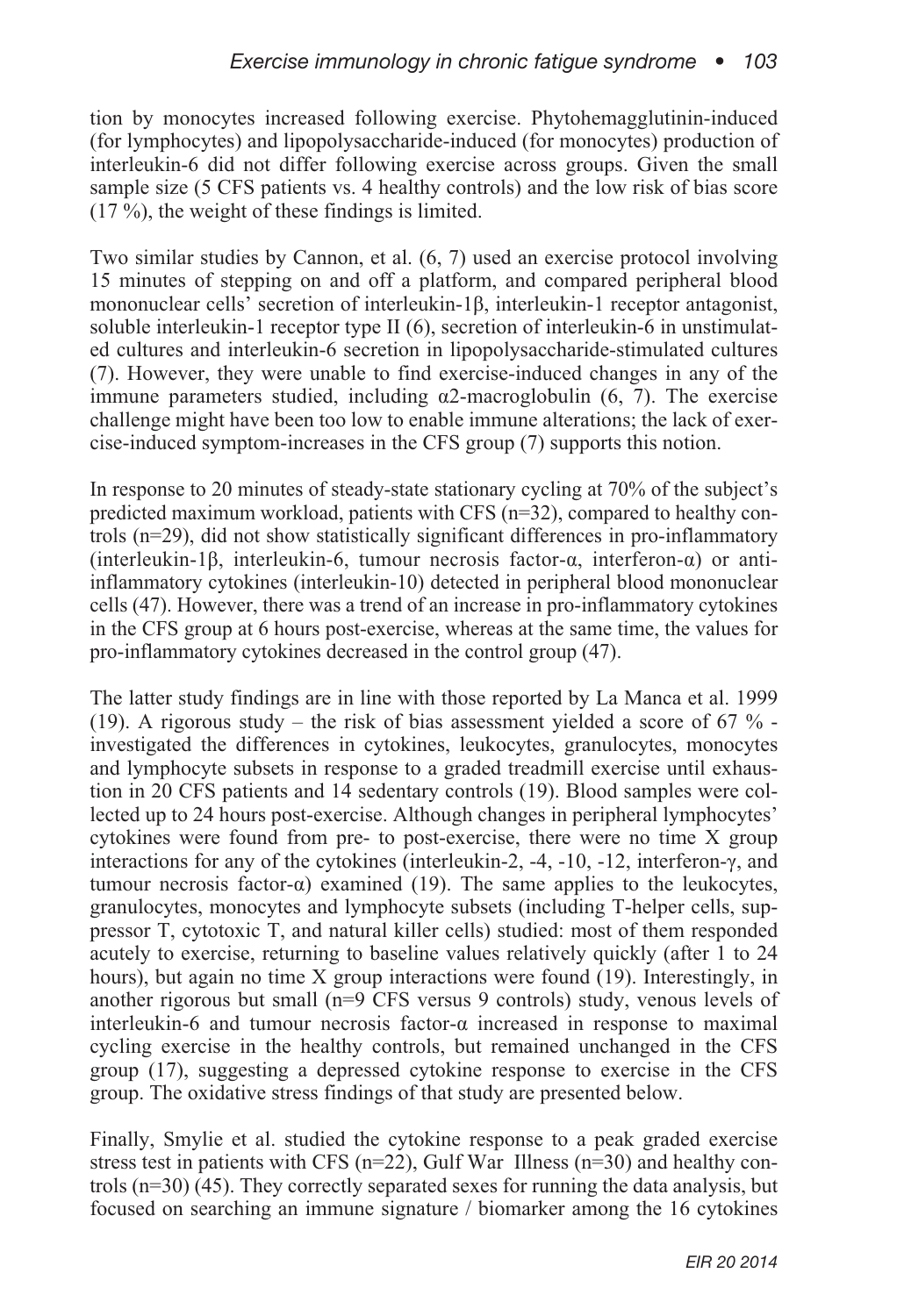examined at baseline, at peak effort and 4 hours post-exercise. Therefore they did not report time X group interactions, making the report less appropriate for the present review.

To summarize the findings addressing the cytokine response of CFS patients to exercise, from the available literature data there is moderate evidence that CFS patients have a normal circulating cytokine (e.g. interleukin-1β, interleukin-6, interleukin-10, tumour necrosis factor-α) response to exercise. Exercise does not result in abnormally higher levels of pro- or anti-inflammatory cytokines in patients with CFS.

### *Complement system*

Nijs et al. (described above) compared the immune response of CFS patients  $(n=22)$  and sedentary, healthy controls  $(n=22)$  to two types of exercise: a submaximal bicycle exercise and a self-paced, physiologically limited bicycle exercise (37). The study was primarily interested in examining the changes in blood elastase level and complement C4a split product levels in people with CFS versus healthy sedentary control subjects. Elastase is a proteolytic enzyme produced by monocytes and neutrophils during the inflammatory response. In a previous study of people with CFS it was found that baseline elastase level was predictive of the respiratory exchange ratio and the oxygen uptake at the anaerobic threshold (35). In this exercise immunology study, neither type of exercise altered blood levels of elastase activity, interleukin-1, or complement C4a split product levels in people with CFS or healthy sedentary control subjects. However, the change in complement C4a level was strongly related to the increase in pain and fatigue 24 hours following the self-paced, physiologically limited exercise (37). Post-exercise elastase activity level and the change in elastase activity level were inversely related to the fatigue increase one hour following the self-paced, physiologically limited exercise (37). These findings suggest that subtle alterations in blood elastase activity level and complement C4a split product levels account in part of post-exertional malaise in people with CFS.

These findings are in line with those by Sorensen et al. (47), who reported statistically significant correlations between the increase in C4a and total symptom score, as well as with individual symptoms like headache, joint problems and cognitive difficulty in CFS patients. Moreover, they showed that people with CFS respond to an exercise challenge with increased expression of the lectin pathway (C4 and mannan-binding lectin serine protease 2) in peripheral blood mononuclear cells, resulting in significant increase of C4a split product, but not C3a or C5a (46, 47). The fact that Nijs et al. (37) did not find changes in C4a are not in contradiction with the earlier reports. Firstly, in the study by Sorensen et al. the increase in complement C4a split product became apparent only at 6 hours after exercise (47). In the study by Nijs et al. (37) peripheral blood levels of C4a were measured only at 1 hour after exercise, a time point at which Sorensen and colleagues were unable to find changes in circulating C4a levels either (47).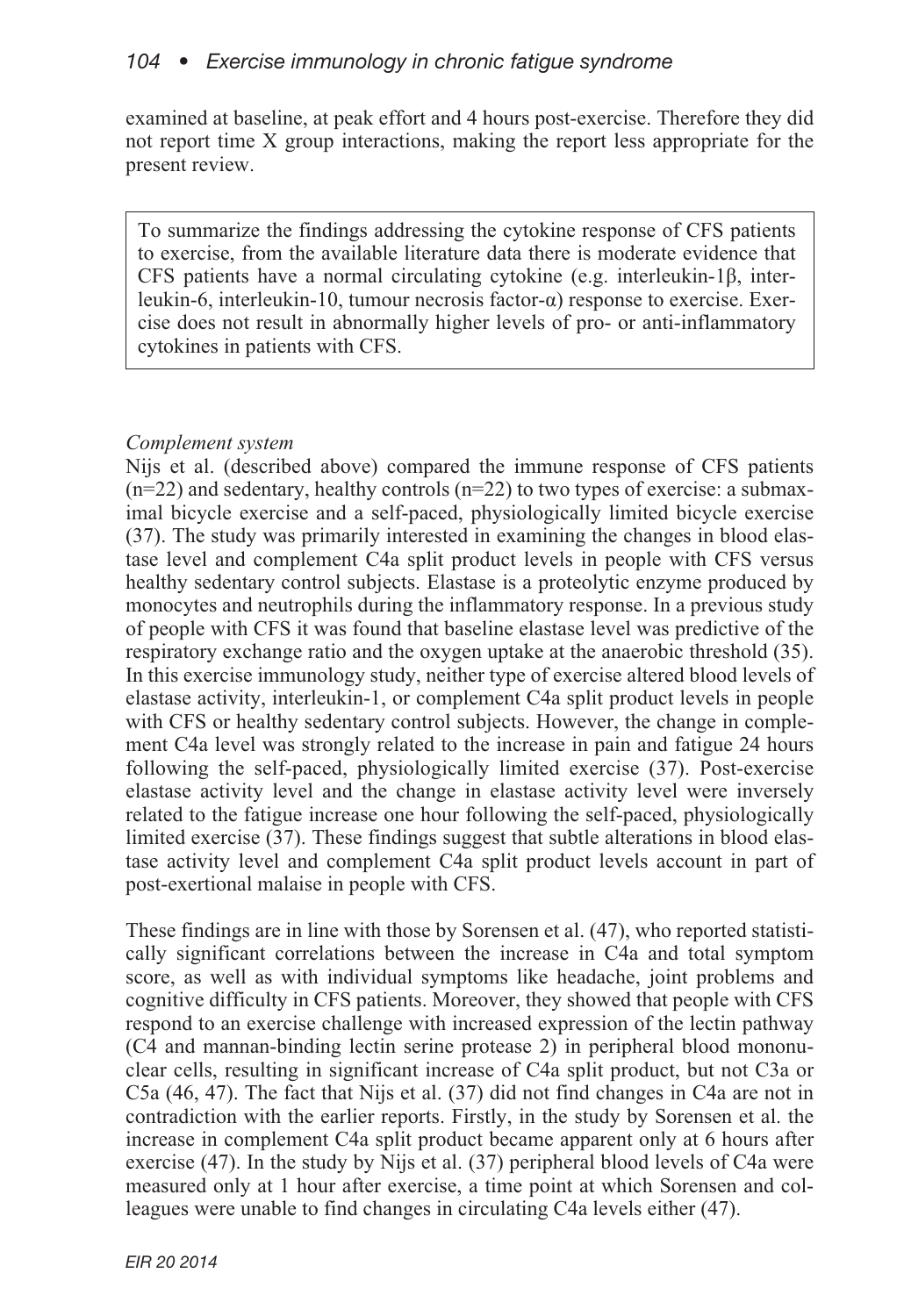In the Sorensen et al. study, the eosinophilic cationic protein, a protein released during eosinophil degranulation and consequently related to inflammation, responded differently to exercise in CFS patients compared to healthy controls (47). In CFS patients, eosinophilic cationic protein levels decreased from baseline to post-exercise, followed by an increase 6 hours later and that remained at 24 hours post-exercise. Healthy controls had a similar acute decrease of eosinophilic cationic protein levels post-exercise, but the values did not increase to the same extent in the next hours as the CFS group (significant group-by-time interaction)  $(47)$ .

Taken together, moderate evidence suggests that CFS patients, compared to healthy controls, respond to strenuous exercise with a slow (not earlier than 6 hours post-exercise) but stronger increase in blood complement C4a split product levels. Importantly, these alterations appear of clinical importance as two independent studies have confirmed the relationship between altered complement response and post-exertional malaise in patients with CFS. Findings such as altered eosinophilic cationic protein response to exercise in CFS require replication.

### *Oxidative stress*

The oxidative stress response to exercise in patients with CFS has been the subject of five studies (16-18, 41, 53). As mentioned above, Robinson et al. did not find group X time interactions for F2-isoprostanes (41) (a marker of lipid peroxidation), but they only included 6 patients per group. In 2005, Jammes et al. were the first to report a dysfunctional oxidative stress response in CFS patients (18). They studied the oxidative stress response in venous blood of 15 CFS patients and 11 healthy controls to a maximal graded bicycle stress test, and found an earlier and longer increase in thiobarbituric acid reactive substances, a byproduct of lipid peroxidation and reflecting oxidative stress damage. Also an enhanced post-exercise decrease in the antioxidant ascorbic acid was found in those with CFS, although glutathione levels did not respond differently to exercise compared to the healthy controls (18).

In a later study Jammes et al. again found an early and longer increase in oxidative stress response to strenuous exercise in CFS patients compared to healthy controls (17). Thiobarbituric acid reactive substances were accentuated and increased early following exercise in the CFS group compared to the healthy controls (17). They also reported a delayed and reduced increase of ascorbic acid and heat shock proteins 27 and 70 following exercise (17), which implies a reduced anti-oxidant status post-exercise in the CFS group. This was confirmed more recently in a similar study by the same group, this time using a much larger sample (n=43 CFS patients and n=23 healthy, sedentary controls) (16). Another group used treadmill exercise for 18 minutes to study the heat shock protein response to exercise in 6 CFS patients and 7 healthy controls; heat shock proteins 27, 60, 70 and 90 were determined in peripheral blood mononuclear cells of the study partic-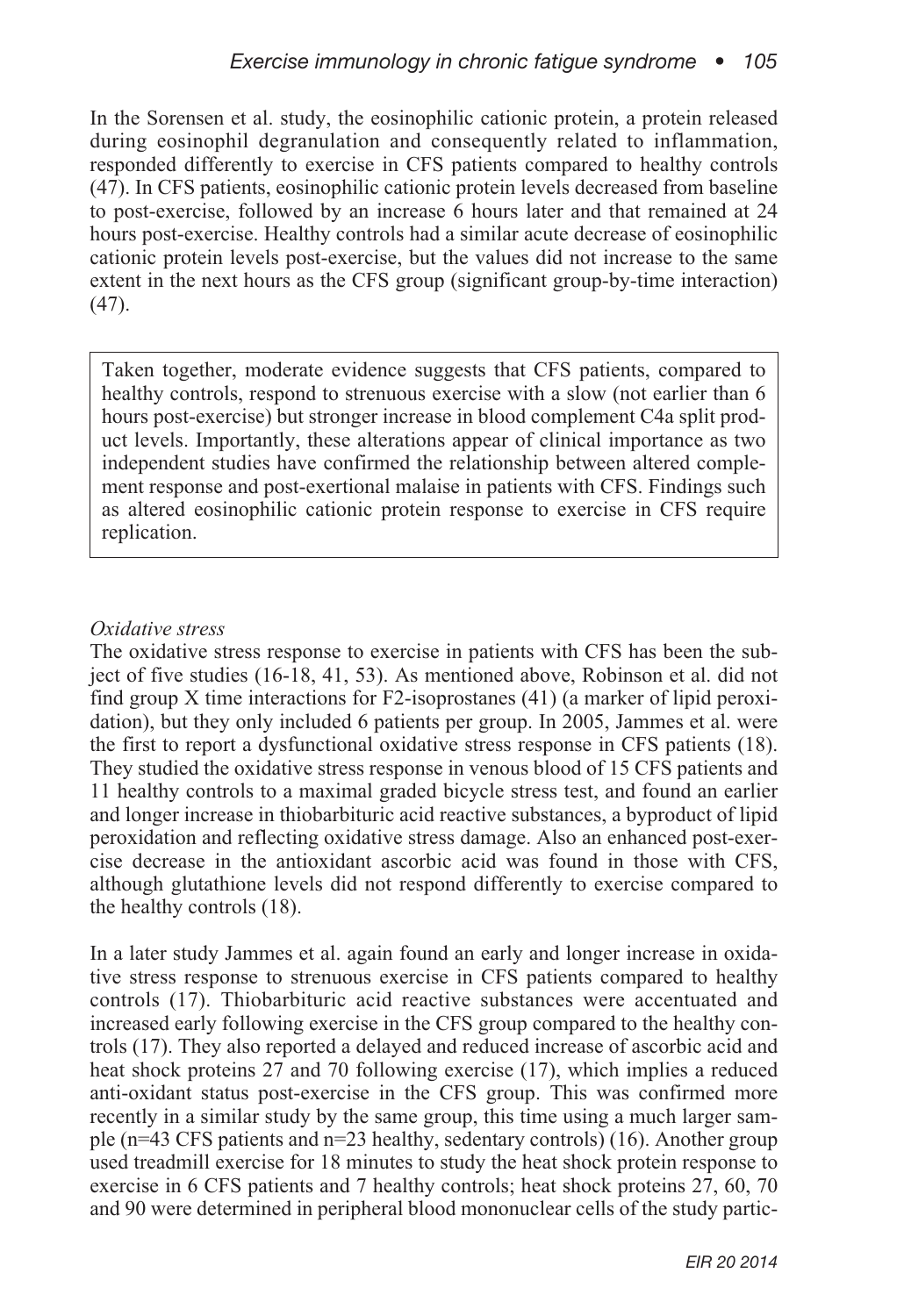### *106 • Exercise immunology in chronic fatigue syndrome*

ipants before, immediately after, and 1 and 7 days following the exercise challenge (53). A group X time interaction was only found for heat shock protein 27, as heat shock protein 27 remained unchanged in the healthy people, and declined following exercise in the CFS group (53).

Interestingly, Jammes et al. (16) found that exercise-induced oxidative stress levels were higher in those CFS patients who had regularly taken part in sports activity (> 6 hours per week) for more than 6 years prior to CFS onset, and/or suffered from a severe infection (peritonitis, pneumonia or encephalomyelitis) within 3-4 months preceding CFS onset (16).

One study examined the nitrosative stress response of female CFS patients  $(n=44)$ versus healthy women  $(n=25)$  to two bicycle exercise bouts (one maximal test to exhaustion and a second personalized submaximal bout), and found that nitric oxide metabolites (nitrates) become much higher post-exercise among the CFS patients (49). This was true for both conditions: the maximal and submaximal exercise bout. These findings require replication.

Summarizing the findings in relation to oxidative stress, cumulating evidence indicates that oxidative stress following exercise occurs earlier and lasts longer in CFS patients, and also that the anti-oxidant response post-exercise is delayed and reduced. However, nearly all studies come from the same laboratory and hence require replication.

#### *Leukocyte gene expression*

Immune response to exercise can be studied at the cellular level, at the protein level, but also at the gene level. Six studies have examined immune cell gene responses to exercise in patients with CFS (4, 22, 23, 48, 57, 59). The most important findings are summarizes below.

Whistler, et al. studied blood mononuclear cell gene expression in response to 20 minutes of steady-state bicycle exercise at 70% of the predicted maximum work load in 5 women with CFS and 5 healthy controls (57). They first identified 21 genes as being differentially expressed in response to exercise in healthy subjects (as a normal response to exercise). When comparing the gene response of CFS patients with the normal response, they identified differences in exercise-responsive genes in CFS subjects before and after exercise. A lower expression of the identified genes, as observed in response to exercise in the CFS group, may have a subtle effect on immune functioning (57). More specifically, gene regulation in chromatin structure was the most obvious change following exercise in CFS patients, and they also observed that the complement pathway showed significant differences between CFS and control subjects after exercise (57). This is important as it shows that exercise results in a stronger complement activation in CFS patients, not only at the protein level (i.e. gene product level), but also at the transcript level. In addition, nucleosome assembly, cytoplasmic vesicles, membrane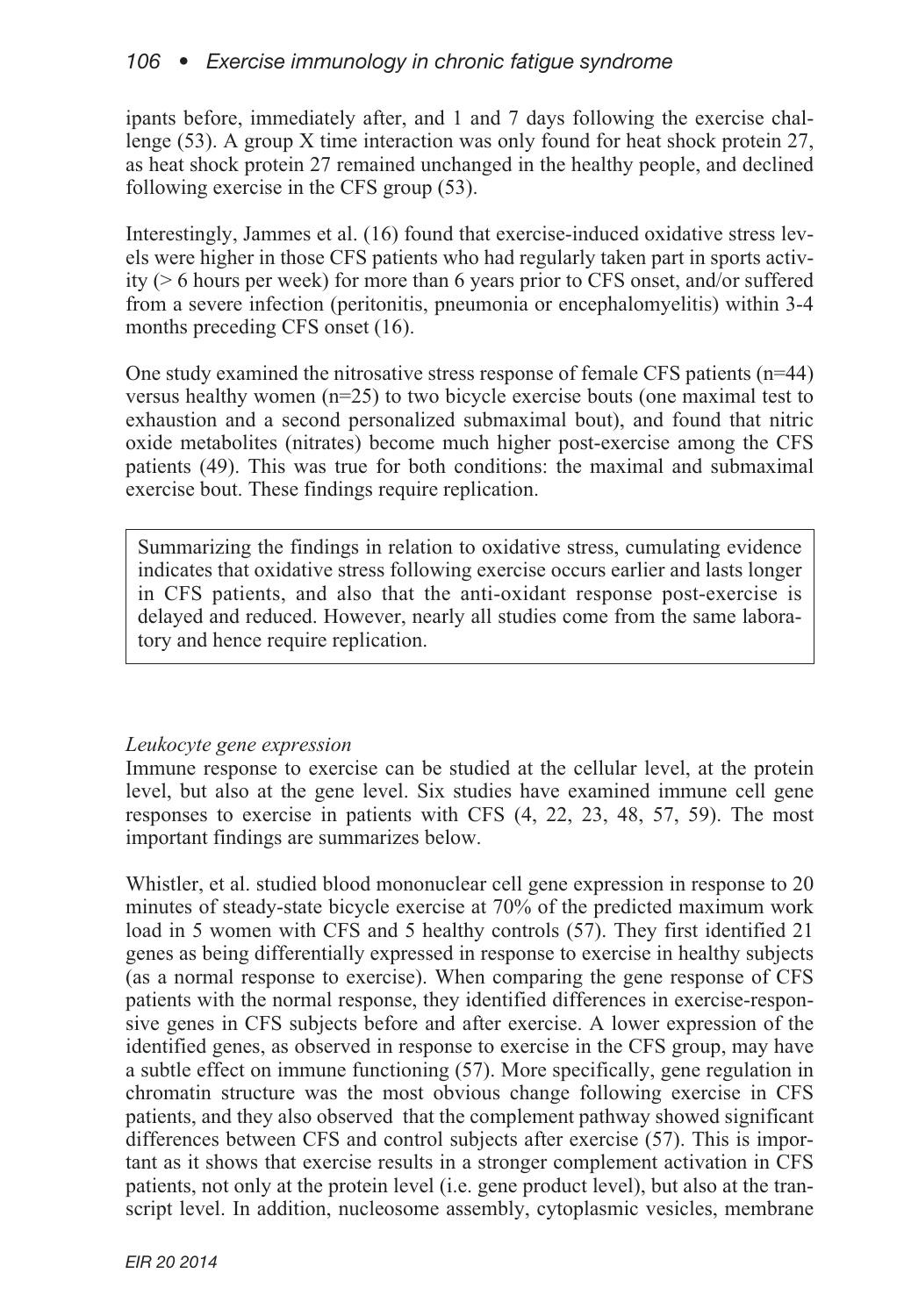transport, and G protein-coupled receptor ontologies were found in those with CFS.

The differences in gene expression suggest important perturbation in biochemical activity, including ion transport and ion channel activity of lymphocyte and monocyte peripheral blood fractions from CFS subjects in response to exercise (57). It suggests that immune cells of CFS do not respond normally to an exercise challenge. However, the findings should be interpreted with caution, as this small scale study had a high risk of bias assessment score (33%). Hence, these findings should be viewed as pilot data, as is the case with the report by Steinau et al., who studied only one CFS patient versus one matched healthy control (48).

Three additional gene expression exercise immunology studies in CFS patients obtained higher risk of bias assessment scores (table 2). Light et al. studied gene expression in leukocytes (venous blood samples) obtained from 19 CFS patients and 16 healthy controls 48 hours before, and up to 48 hours following, 25 minutes of submaximal whole-body exercise (combined arm and leg cycle ergometer) (23). Although baseline (resting) mRNA levels were similar in both groups, in response to exercise they found group differences for metabolite detecting genes, adrenergic genes, and immune genes (23). More specifically, and in line with the hypothesis of the present review, CFS patients showed larger post-exercise increases in interleukin-10 and Toll-like receptor 4 gene expression. Toll-like receptors are important for the activation of both the innate and acquired (specific) immune system.

The same group later partly confirmed these findings in a larger study (n=48 CFS patients and n=49 healthy controls), using the same protocol as the previous study (22). This time, exercise in CFS patients led to increased expression of certain sensory ion channel, adrenergic and immune genes, which do not occur in healthy controls. Addressing the genes closely related to immune function, the previous finding of greater post-exercise increases in Toll-like receptor 4 gene expression in the CFS group was not confirmed, even though they confirmed the larger increase in interleukin-10 gene expression (22). No changes in interleukin-6 or CD14 mRNA were observed in either study.

Thus, although none of the studies summarized above found meaningful changes following exercise in the circulating anti-inflammatory cytokine interleukin-10 (19, 47, 58), two similar studies from the same group reported increased interleukin-10 mRNA (gene expression) in peripheral leukocytes following exercise in CFS patients (22, 23). No changes in interleukin-6 mRNA were observed in either study.

The discrepancies across studies are most likely due to the different sample sizes, range of ages, differences in disease severity, and possibly partly due to medication differences as the more recent study allowed pain medication and anticonvulsant medication use. Importantly the post-exercise increases in interleukin-10 mRNA in the CFS group correlated with increases in post-exercise pain and fatigue (22), pointing to its clinical relevance in relation to post-exertional malaise in CFS.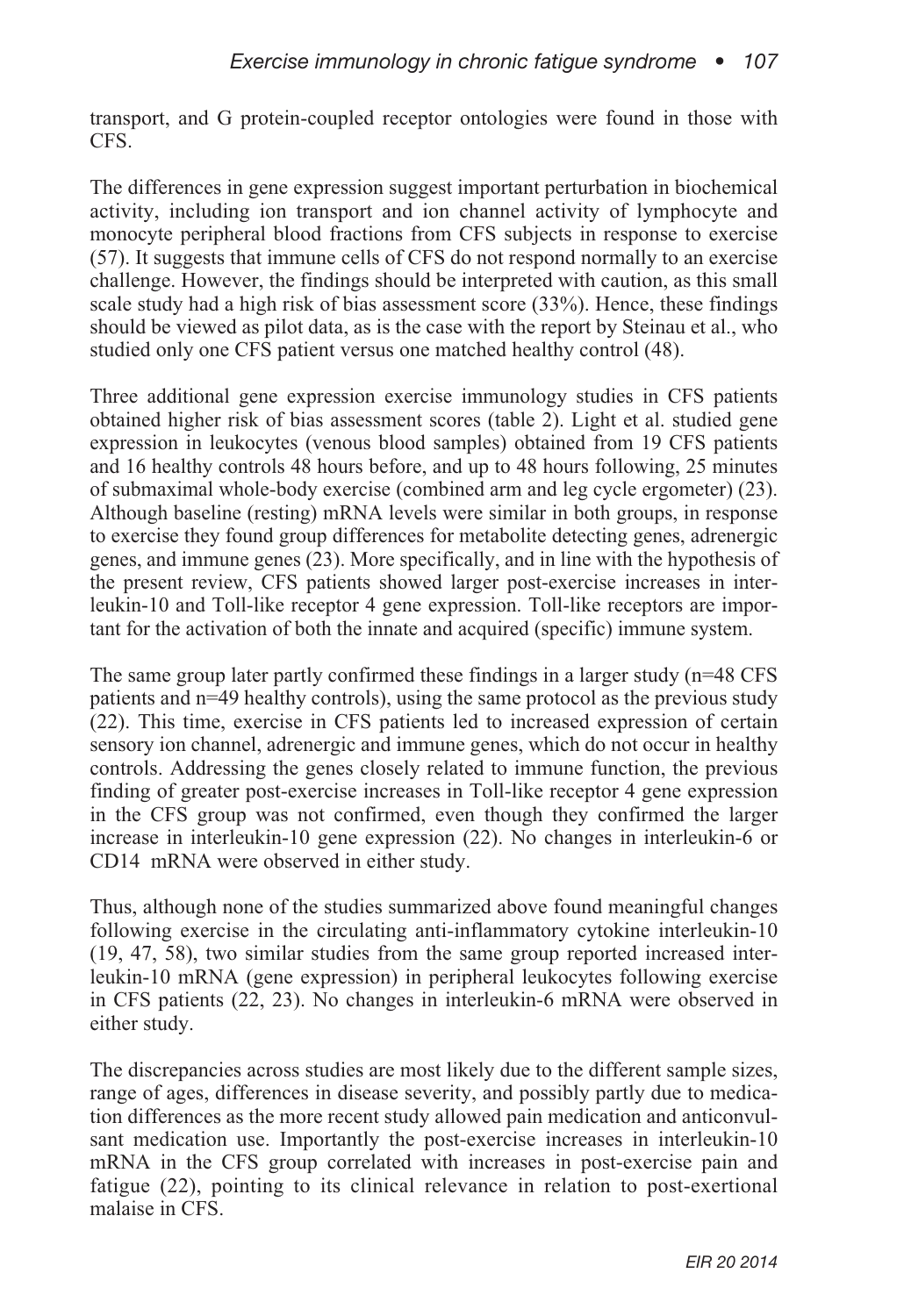The larger post-exercise interleukin-10 gene expression increases in CFS patients in response to exercise might indicate too strong and prolonged anti-inflammatory action following exercise, which increases the risk of opportunistic infections. Opportunistic infections have increased prevalence rates in patients with CFS compared to healthy people (5, 30, 36). However, it remains to be established whether exercise responses at the gene level have implications for immune function as well. For instance, although an abnormally high post-exercise interleukin-10 increase was found at the gene level in CFS patients (22, 23), blood levels of interleukin-10 did not change following exercise in CFS patients (19, 47, 58).

Still, the clinical importance of the differences in gene expression following exercise was further substantiated in a similar study from the same group, applying similar methods for comparing CFS  $(n=22)$  with healthy controls  $(n=23)$  and patients with relapsing-remitting multiple sclerosis (n=20), another chronic illness characterized by chronic fatigue (and to a lesser extend pain) (59). Toll-like receptor 4 gene expression differed between CFS and multiple sclerosis, with a post-exercise decrease in the latter group (59). Unfortunately, all three studies (22, 23, 59) from this group pooled gender data.

Gender is an issue when interpreting the findings of a study that examined gene expression of peripheral blood mononuclear cells of male subjects (n=7 CFS, n=20 Gulf War Illness, and n=22 healthy, sedentary veterans) in response to a standard, maximal graded cycling stress test (4). Given their focus on Gulf War Illness rather than CFS, the choice for male participants is understandable, but it limits the external validity of the study findings for CFS patients (even though the patients with Gulf War Illness complied with the CDC criteria for the diagnosis of CFS as well). Although differences were found between groups (e.g. subdued cell cycle progression and immune signaling in CFS), no time X group interactions were found, indicating the gene expression of peripheral blood mononuclear cells does not respond differently between male CFS patients, patients with Gulf War Illness and healthy sedentary controls (4).

Summarizing the findings of gene expression profiling of CFS patients in response to exercise, there is moderate evidence that CFS patients showed larger post-exercise interleukin-10 and Toll-like receptor 4 gene expression increases, which accounts in part for post-exertional malaise. Although compelling, these findings have been confirmed solely by the same laboratory and hence require replication by independent researchers.

# **RESEARCH AGENDA**

In addition to the above outlined need for replicating findings in independent laboratories, several other recommendations for further research can be formulated based on the study of the scientific literature in this area (table 3 summarizes these recommendations).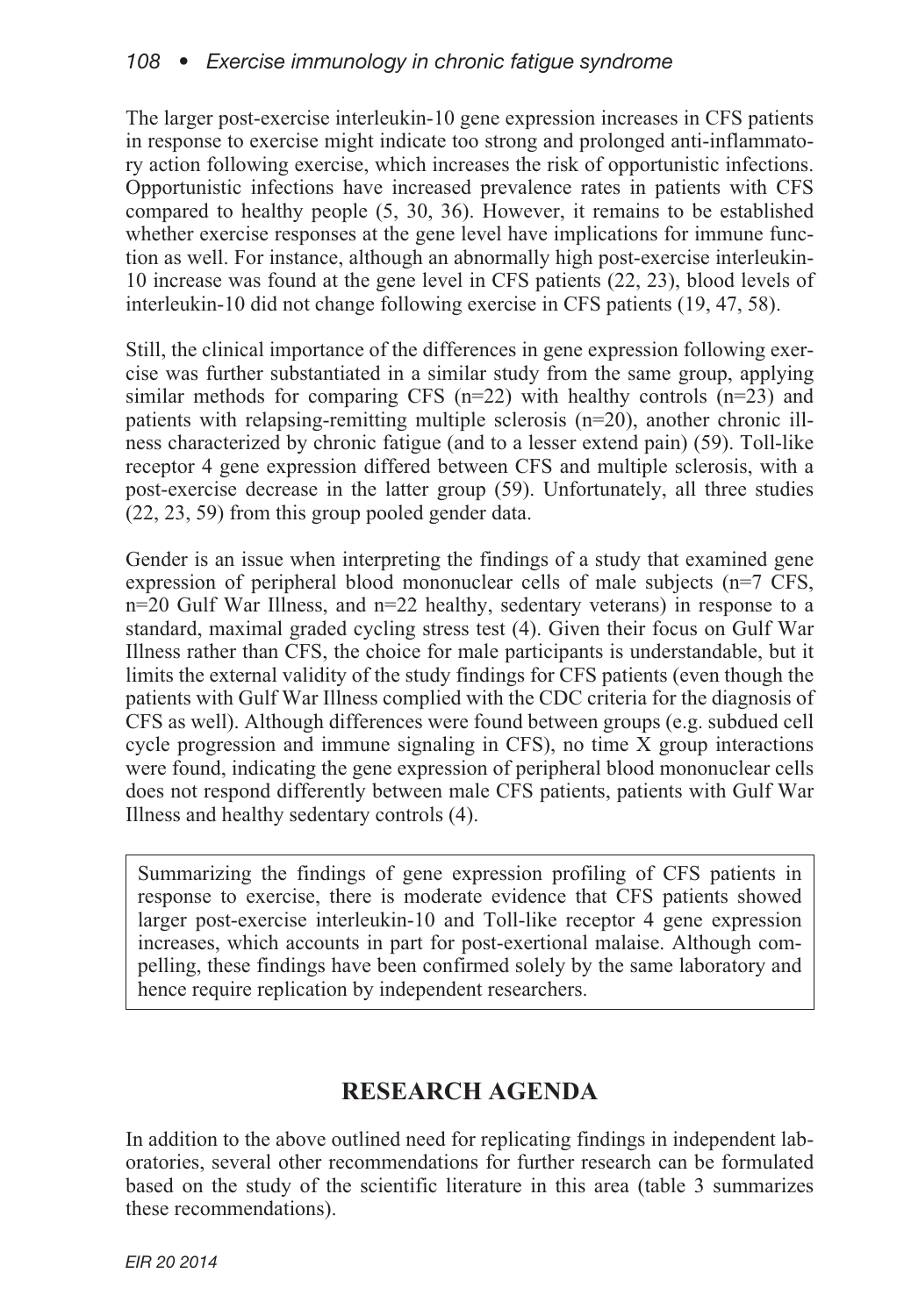First, it is important to make a distinction between the effects from therapeutic interventions using exercise *therapy* in CFS (e.g. reference (55)) and findings from studies examining the exercise immunology*/physiology* of people with CFS (e.g. references (37, 47)). The latter often use one bout of exercise to examine the acute response to (often very strenuous) exercise. Such exercise physiology studies provide us with valuable information on the biology of post-exertional malaise of CFS, but the exercise response may be very different in longer-term low-intensity exercise programs. These are two distinct issues. Studies examining the effects of exercise therapy on immune function in CFS patients are essentially lacking. Given the compelling findings addressing acute responses of the immune system to exercise in CFS patients as reviewed here, this is an important avenue for future research in this area.

All studies examined here, used standardized exercise protocols. Physical activities like walking long distances or cycling are not applicable, or possible, for all CFS patients. In addition, such studies were often conducted in laboratory settings. Hence, such studies have limited ecological validity. Therefore, there is a need to study exercise immunology using physically demanding functional tasks for CFS patients, like stair climbing and ironing, rather than graded bicycle or treadmill tests. Stair climbing has been used for studying CFS patients (14, 34), but not from an exercise immunology perspective. It remains to be established whether the observed exercise immunology abnormalities (e.g. increased oxidative stress response, enhanced complement activation) are specific for (sub)maximal exercise, or can be extrapolated to activities of daily living.

|    | Recommendations for future studies addressing exercise immunology                                                                     |
|----|---------------------------------------------------------------------------------------------------------------------------------------|
| 1. | Examining whether exercise responses at the gene level have implications for immune<br>function in CFS patients.                      |
| 2. | Examining whether tissue cytokines (e.g. inflammatory cytokines in muscle tissue) respond<br>different to exercise in CFS patients.   |
| 3. | Replication of the findings of enhanced oxidative stress response to exercise in CFS<br>patients.                                     |
| 4. | Examining the effects of exercise therapy, rather than acute exercise bouts, on immune<br>function in CFS patients.                   |
| 5. | Examining whether immune responses to exercise account for post-exertional malaise in<br>CFS.                                         |
| 6. | Examining the immune response to daily life physical activities in CFS patients.                                                      |
|    | <b>Methodological recommendations</b>                                                                                                 |
| 1. | Apply a true experimental design (randomized cross-over study design)                                                                 |
| 2. | Use blinded assessments / assessors.                                                                                                  |
| 3. | Do not pool gender data.                                                                                                              |
| 4. | Apply appropriate statistical methods for a priori determination of the required sample<br>size.                                      |
| 5. | Identify and if required account for possible confounders when designing the study, or the<br>very least when (re)analyzing the data. |
|    |                                                                                                                                       |

Table 3. Research agenda for exercise immunology in patients with chronic fatigue syndrome.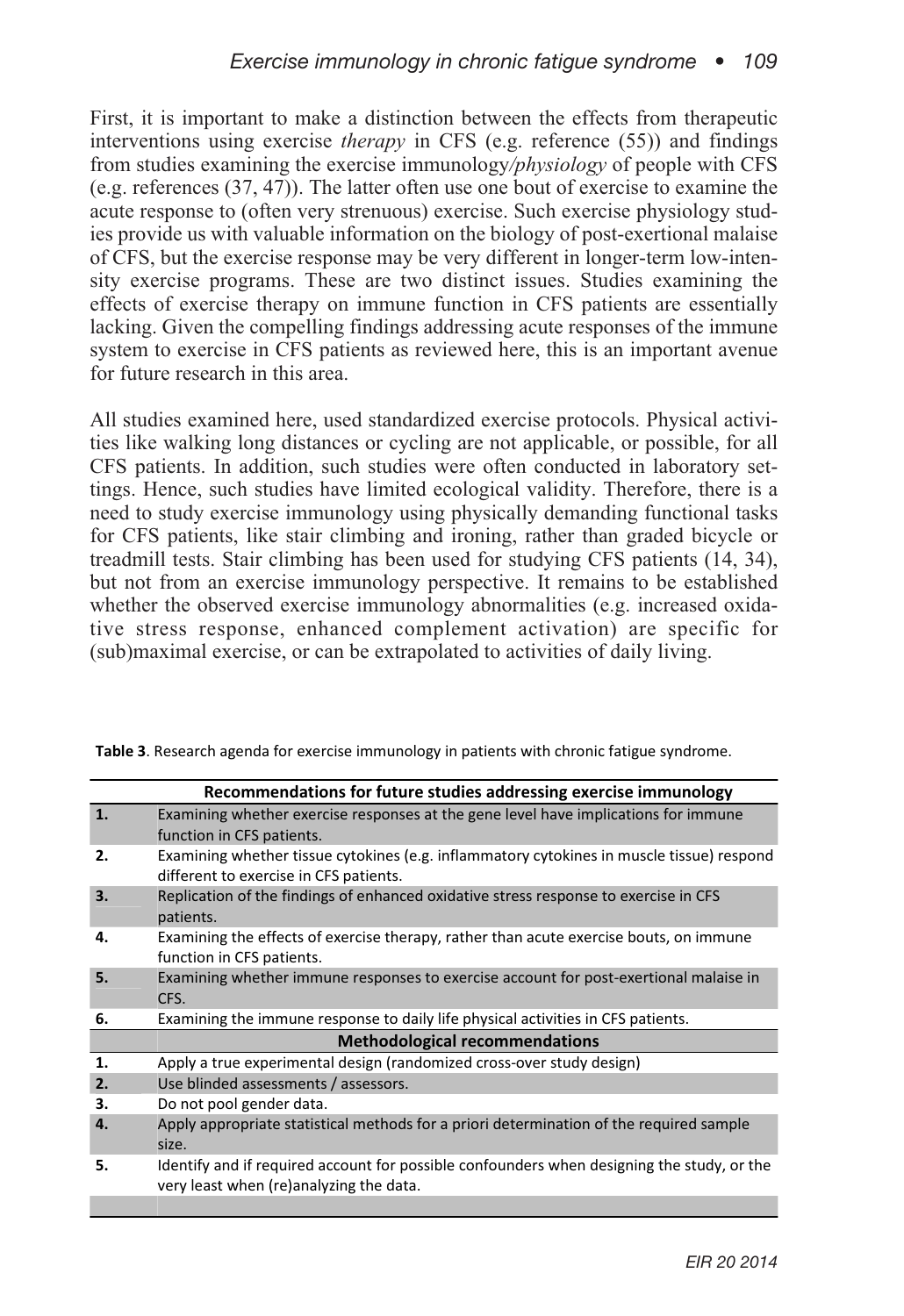Previous exercise immunology studies in the field of CFS used case-control rather than experimental designs. This implies that previous observations regarding exercise immunology in CFS patients did not control for potential bias due to emotional stressors or the fluctuating nature of CFS. Therefore, it is recommended that future studies apply a true experimental design (randomized study design) controlling for emotional stressors.

Only 4 (13, 22, 23, 59) of the 23 studies used blinded assessors, and 3 out of 4 studies are from the same group. Traditionally, this represents an important shortcoming, but in the area of exercise immunology one can question its importance. If a standardized exercise protocol is used in all comparison groups, as is the case in all studies included in this review, then little bias is to be expected from a lack of blinding of the assessors. After all, the outcomes are laboratory analyses, and (blood) samples are typically coded and transferred blindly to the laboratory for analysis. A more important shortcoming is the sample size. The majority of the studies had less that 20 subjects in the CFS group, and only one study (37) based the sample size on an a priori sample size estimation. It is advised that future studies in the field use established statistical methods for a priori determination of the required sample size.

The analysis for blood samples or mRNA extraction varied between studies. This may account for some of the discrepancies across studies. From the available literature it is concluded that CFS patients have a normal circulating cytokine response (e.g. interleukin-1β, interleukin-6, interleukin-10, tumour necrosis factor-α) to exercise (7, 17, 19, 24, 37, 39, 41, 47, 58). Still, tissue cytokines and their response to exercise have hardly been studied in CFS patients. For instance, it would be worthwhile examining whether pro- and anti-inflammatory cytokines in working muscles of CFS patients respond different to (local) exercise than in healthy sedentary controls.

To date, few studies have carefully examined whether exercise-induced immune changes in patients with CFS account for the symptom exacerbations as typically seen in these patients (i.e. post-exertional malaise). As outlined in the introduction section, post-exertional malaise is now increasingly recognized as a prominent characteristic of CFS. Future studies are advised to explore this relevant feature.

Finally, pooling of gender data has been identified as an important source of bias in studies addressing exercise physiology in CFS patients (42), and exercise immunology more in particular (45). Despite this important methodological finding, pooling of gender data remains a common shortcoming in exercise immunology studies in CFS patients, and should be addressed in future work. In general, it is recommended that future studies account for potential confounders when designing the studies and when analyzing the data. Few studies have reanalyzed the dataset accounting for possible confounding factors, as reflected by the low number of studies (12 out of 23) fulfilling criterion 6 (identification or accounting for confounders) in the risk of bias assessment score sheet (table 2).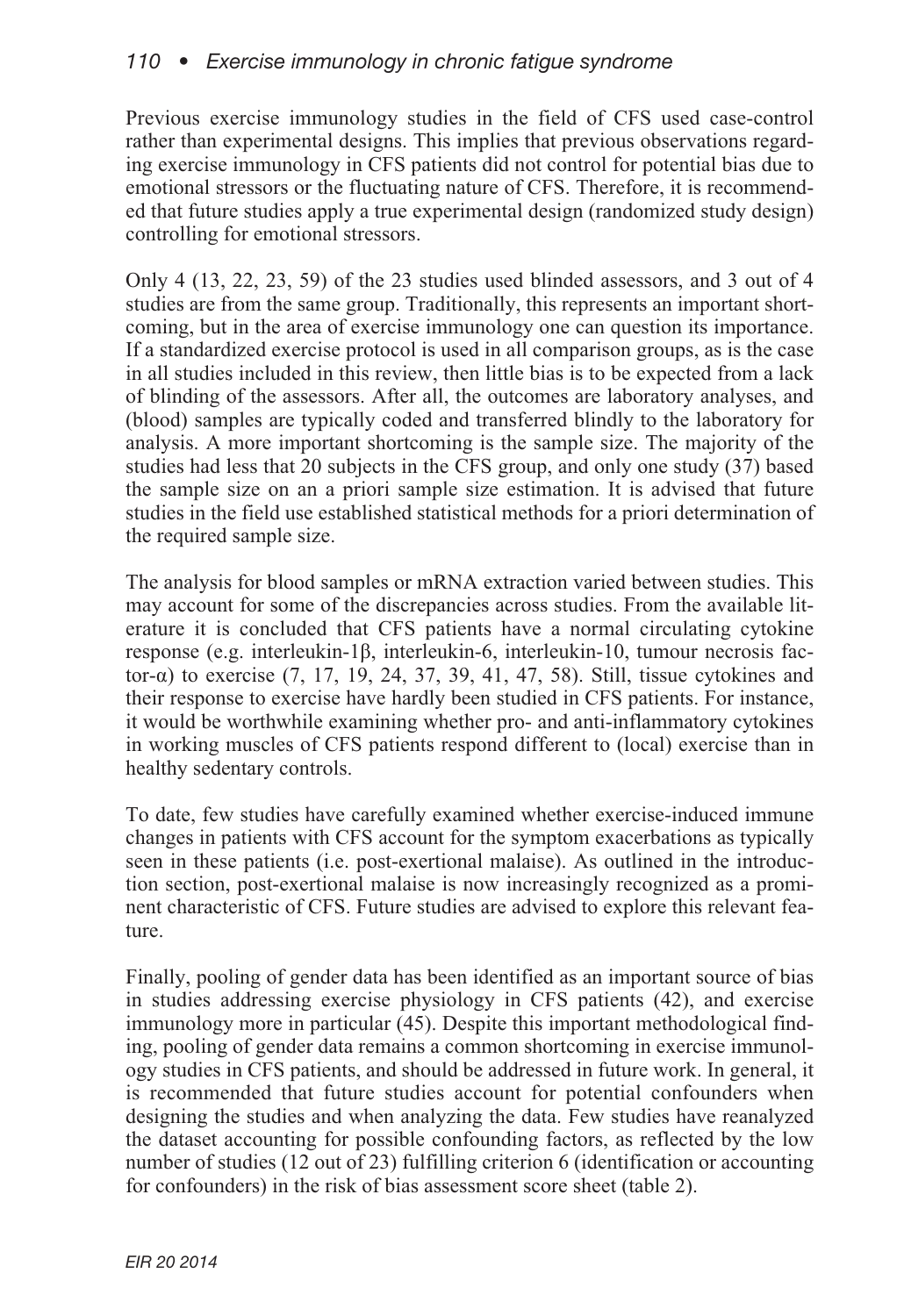# **CONCLUSION**

The intention of this review was to answer the following question: does the immune system of patients with CFS respond differently to exercise as compared to healthy sedentary controls? Based on the available research data, our hypothesis that CFS patients show a more pronounced immune response to exercise as compared to healthy sedentary controls can be confirmed. Indeed, the literature review provides evidence for an altered immune response to exercise in patients with CFS. More specifically, compared to the normal response of the immune system to exercise as seen in healthy subjects, patients with CFS have a more pronounced response in the complement system (i.e. C4a split product levels), oxidative stress system (i.e. an enhanced oxidative stress combined with a delayed and reduced anti-oxidant response), and the immune cells' gene expression profile (larger post-exercise interleukin-10 and toll-like receptor 4 gene expression increases), but not in circulating pro- or anti-inflammatory cytokines. Many of these immune changes relate to post-exertional malaise in CFS, a major characteristic of the illness. Future research in this area should apply a true experimental design, extend findings to other tissues than blood samples, control for covariates, and examine the immune response of CFS patients following long-term exercise therapy.

### **ACKNOWLEDGEMENTS**

This work is supported by the Chair entitled 'Exercise immunology and chronic fatigue in health and disease' funded by the European College for Decongestive Lymphatic Therapy, The Netherlands. Jessica Van Oosterwijck is a post-doctoral research fellow funded by the Special Research Fund of Ghent University and the ME Association's Ramsay Research Fund (United Kingdom).

## **REFERENCES**

- 1. Bazelmans E, Bleijenberg G, Voeten MJ, van der Meer JW, and Folgering H. Impact of a maximal exercise test on symptoms and activity in chronic fatigue syndrome. Journal of psychosomatic research 59: 201-208, 2005.
- 2. Black CD, O'Connor P J, and McCully KK. Increased daily physical activity and fatigue symptoms in chronic fatigue syndrome. Dyn Med 4: 3, 2005.
- 3. Bradley AS FB, Bansal AS. Altered functional B cell subset populations in patients with chronic fatigue syndrome compared to healthy controls. Clin Exp Immunol 172: 73-80., 2013.
- 4. Broderick G, Ben-Hamo R, Vashishtha S, Efroni S, Nathanson L, Barnes Z, Fletcher MA, and Klimas N. Altered immune pathway activity under exercise challenge in Gulf War Illness: an exploratory analysis. Brain, behavior, and immunity 28: 159- 169, 2013.
- 5. Buchwald D, Ashley RL, Pearlman T, Kith P, and Komaroff AL. Viral serologies in patients with chronic fatigue and chronic fatigue syndrome. Journal of medical virology 50: 25-30, 1996.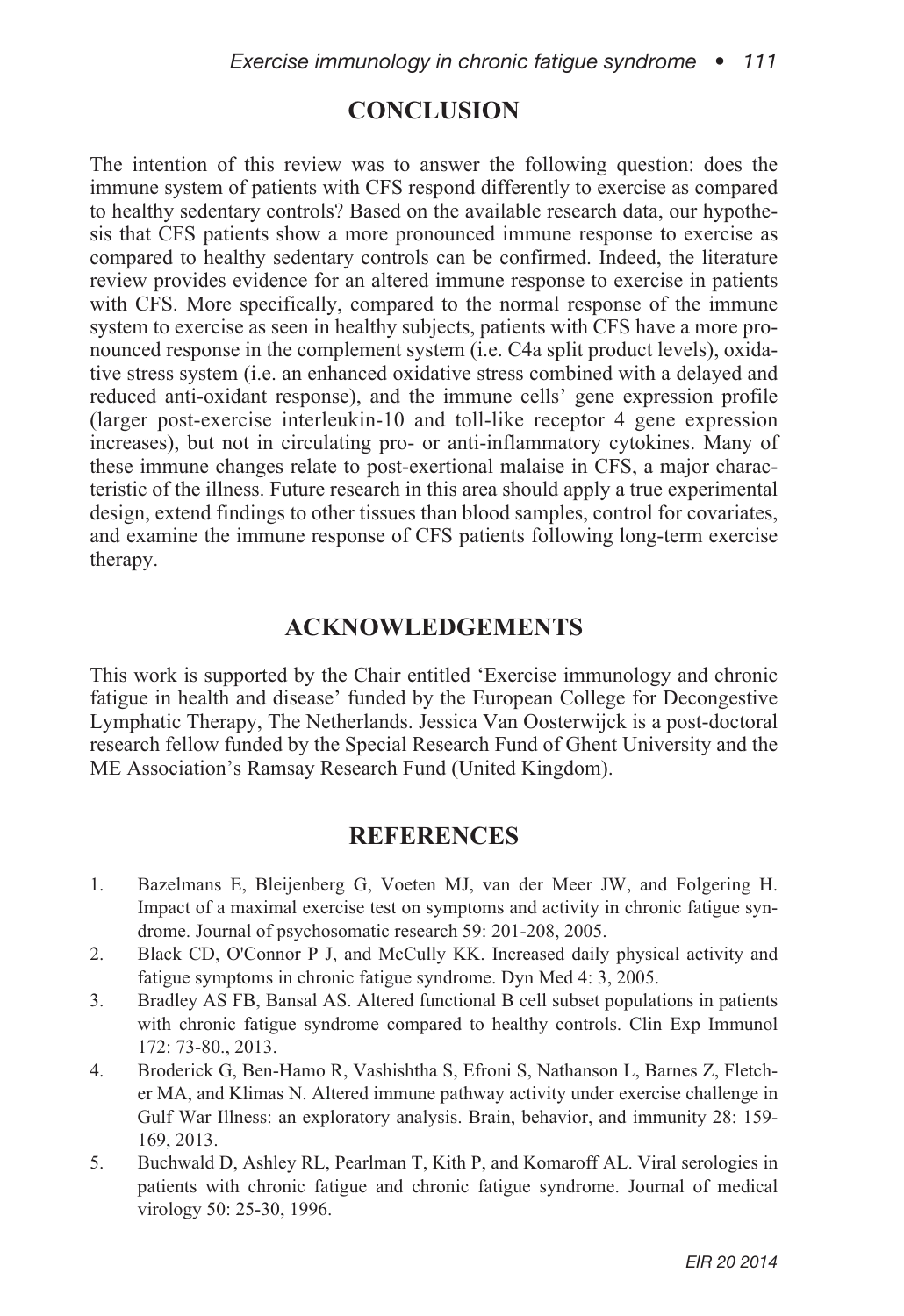### *112 • Exercise immunology in chronic fatigue syndrome*

- 6. Cannon JG, Angel JB, Abad LW, Vannier E, Mileno MD, Fagioli L, Wolff SM, and Komaroff AL. Interleukin-1 beta, interleukin-1 receptor antagonist, and soluble interleukin-1 receptor type II secretion in chronic fatigue syndrome. Journal of clinical immunology 17: 253-261, 1997.
- 7. Cannon JG, Angel JB, Ball RW, Abad LW, Fagioli L, and Komaroff AL. Acute phase responses and cytokine secretion in chronic fatigue syndrome. Journal of clinical immunology 19: 414-421, 1999.
- 8. Carruthers BM, van de Sande MI, De Meirleir KL, Klimas NG, Broderick G, Mitchell T, Staines D, Powles AC, Speight N, Vallings R, Bateman L, Baumgarten-Austrheim B, Bell DS, Carlo-Stella N, Chia J, Darragh A, Jo D, Lewis D, Light AR, Marshall-Gradisbik S, Mena I, Mikovits JA, Miwa K, Murovska M, Pall ML, and Stevens S. Myalgic encephalomyelitis: International Consensus Criteria. Journal of internal medicine 270: 327-338, 2011.
- 9. Demettre E, Bastide L, D'Haese A, De Smet K, De Meirleir K, Tiev KP, Englebienne P, and Lebleu B. Ribonuclease L proteolysis in peripheral blood mononuclear cells of chronic fatigue syndrome patients. The Journal of biological chemistry 277: 35746-35751, 2002.
- 10. Englebienne P, Herst CV, De Smet K, D'Haese A, and De Meirleir K. Interactions between RNase L ankyrin-like domain and ABC transporters as a possible origin for pain, ion transport, CNS and immune disorders of chronic fatigue immune dysfunction syndrome. Journal of Chronic Fatigue Syndrome 8: 83-102, 2001.
- 11. Fukuda K, Straus SE, Hickie I, Sharpe MC, Dobbins JG, and Komaroff A. The chronic fatigue syndrome: a comprehensive approach to its definition and study. International Chronic Fatigue Syndrome Study Group. Annals of internal medicine 121: 953-959, 1994.
- 12. Gerrity TR, Papanicolaou DA, Amsterdam JD, Bingham S, Grossman A, Hedrick T, Herberman RB, Krueger G, Levine S, Mohagheghpour N, Moore RC, Oleske J, and Snell CR. Immunologic aspects of chronic fatigue syndrome. Report on a Research Symposium convened by The CFIDS Association of America and co-sponsored by the US Centers for Disease Control and Prevention and the National Institutes of Health. Neuroimmunomodulation 11: 351-357, 2004.
- 13. Gupta S, Aggarwal S, and Starr A. Increased production of interleukin-6 by adherent and non-adherent mononuclear cells during 'natural fatigue' but not following 'experimental fatigue' in patients with chronic fatigue syndrome. International journal of molecular medicine 3: 209-213, 1999.
- 14. Heins M, Knoop H, Nijs J, Feskens R, Meeus M, Moorkens G, and Bleijenberg G. Influence of Symptom Expectancies on Stair-Climbing Performance in Chronic Fatigue Syndrome: Effect of Study Context. International journal of behavioral medicine 2012.
- 15. Holmes GP, Kaplan JE, Gantz NM, Komaroff AL, Schonberger LB, Straus SE, Jones JF, Dubois RE, Cunningham-Rundles C, Pahwa S, and et al. Chronic fatigue syndrome: a working case definition. Annals of internal medicine 108: 387-389, 1988.
- 16. Jammes Y, Steinberg JG, and Delliaux S. Chronic fatigue syndrome: acute infection and history of physical activity affect resting levels and response to exercise of plasma oxidant/antioxidant status and heat shock proteins. Journal of internal medicine 272: 74-84, 2012.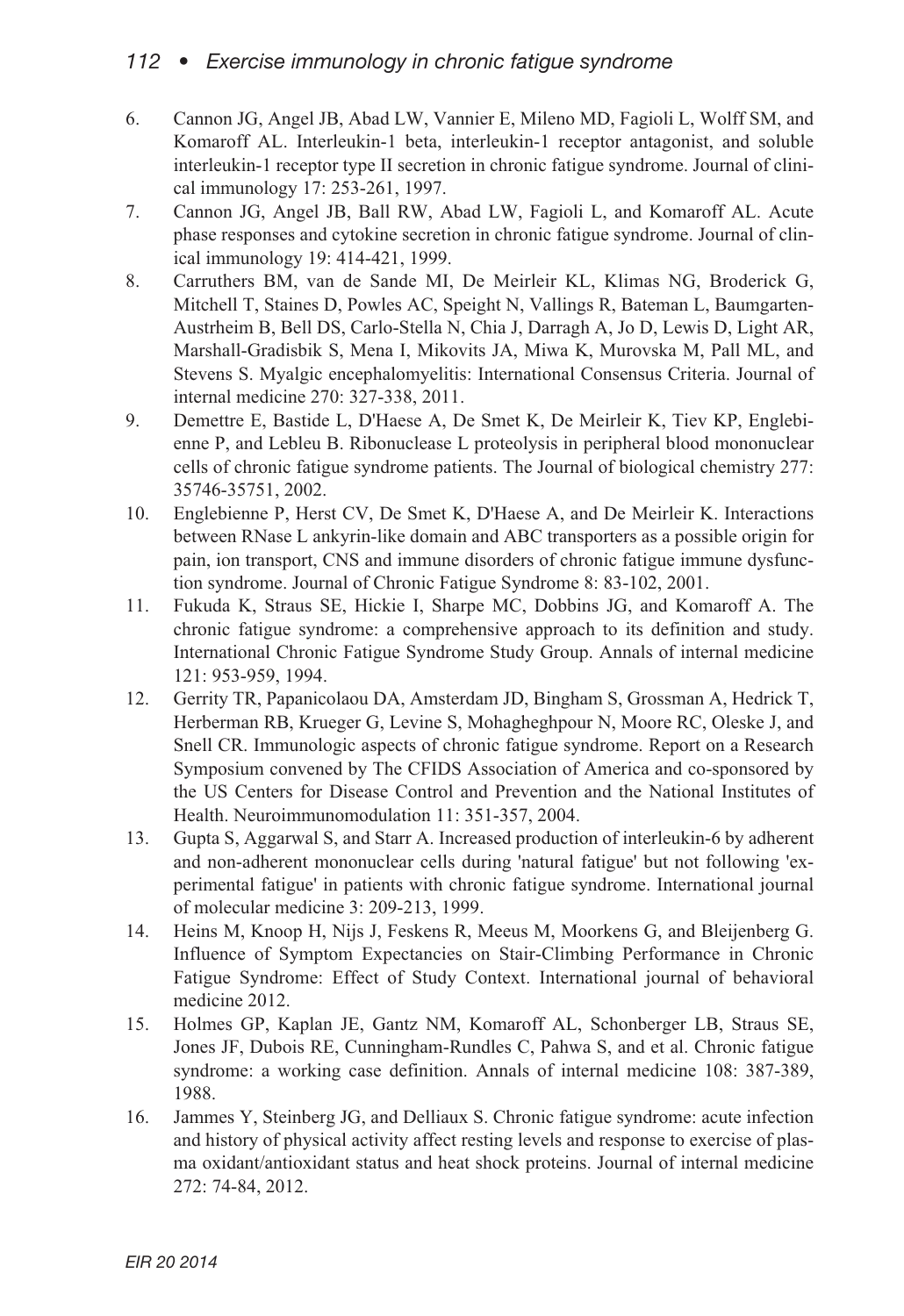- 17. Jammes Y, Steinberg JG, Delliaux S, and Bregeon F. Chronic fatigue syndrome combines increased exercise-induced oxidative stress and reduced cytokine and Hsp responses. Journal of internal medicine 266: 196-206, 2009.
- 18. Jammes Y, Steinberg JG, Mambrini O, Bregeon F, and Delliaux S. Chronic fatigue syndrome: assessment of increased oxidative stress and altered muscle excitability in response to incremental exercise. Journal of internal medicine 257: 299-310, 2005.
- 19. LaManca JJ, Sisto SA, Zhou XD, Ottenweller JE, Cook S, Peckerman A, Zhang Q, Denny TN, Gause WC, and Natelson BH. Immunological response in chronic fatigue syndrome following a graded exercise test to exhaustion. Journal of clinical immunology 19: 135-142, 1999.
- 20. Lapp CW. Exercise limits in chronic fatigue syndrome. The American journal of medicine 103: 83-84, 1997.
- 21. Liberati A, Altman DG, Tetzlaff J, Mulrow C, Gotzsche PC, Ioannidis JP, Clarke M, Devereaux PJ, Kleijnen J, and Moher D. The PRISMA statement for reporting systematic reviews and meta-analyses of studies that evaluate health care interventions: explanation and elaboration. Journal of clinical epidemiology 62: 23, 2009.
- 22. Light AR, Bateman L, Jo D, Hughen RW, Vanhaitsma TA, White AT, and Light KC. Gene expression alterations at baseline and following moderate exercise in patients with Chronic Fatigue Syndrome and Fibromyalgia Syndrome. Journal of internal medicine 271: 64-81, 2012.
- 23. Light AR, White AT, Hughen RW, and Light KC. Moderate Exercise Increases Expression for Sensory, Adrenergic, and Immune Genes in Chronic Fatigue Syndrome Patients But Not in Normal Subjects. J Pain 2009.
- 24. Lloyd A, Gandevia S, Brockman A, Hales J, and Wakefield D. Cytokine production and fatigue in patients with chronic fatigue syndrome and healthy control subjects in response to exercise. Clin Infect Dis 18: S142-146, 1994.
- 25. Maes M. Inflammatory and oxidative and nitrosative stress pathways underpinning chronic fatigue, somatization and psychosomatic symptoms. Current opinion in psychiatry 22: 75-83, 2009.
- 26. Maes M. An intriguing and hitherto unexplained co-occurrence: Depression and chronic fatigue syndrome are manifestations of shared inflammatory, oxidative and nitrosative (IO&NS) pathways. Progress in neuro-psychopharmacology & biological psychiatry 35: 784-794, 2011.
- 27. Maes M, Mihaylova I, Kubera M, and Bosmans E. Not in the mind but in the cell: increased production of cyclo-oxygenase-2 and inducible NO synthase in chronic fatigue syndrome. Neuro endocrinology letters 28: 463-469, 2007.
- 28. Meeus M, Nijs J, McGregor N, Meeusen R, De Schutter G, Truijen S, Fremont M, Van Hoof E, and De Meirleir K. Unravelling intracellular immune dysfunctions in chronic fatigue syndrome: interactions between protein kinase R activity, RNase L cleavage and elastase activity, and their clinical relevance. In vivo (Athens, Greece) 22: 115-121, 2008.
- 29. Moher D, Liberati A, Tetzlaff J, and Altman DG. Preferred reporting items for systematic reviews and meta-analyses: the PRISMA statement. Annals of internal medicine 151: 264-269, W264, 2009.
- 30. Nasralla M, Haier J, and Nicolson GL. Multiple mycoplasmal infections detected in blood of patients with chronic fatigue syndrome and/or fibromyalgia syndrome. Eur J Clin Microbiol Infect Dis 18: 859-865, 1999.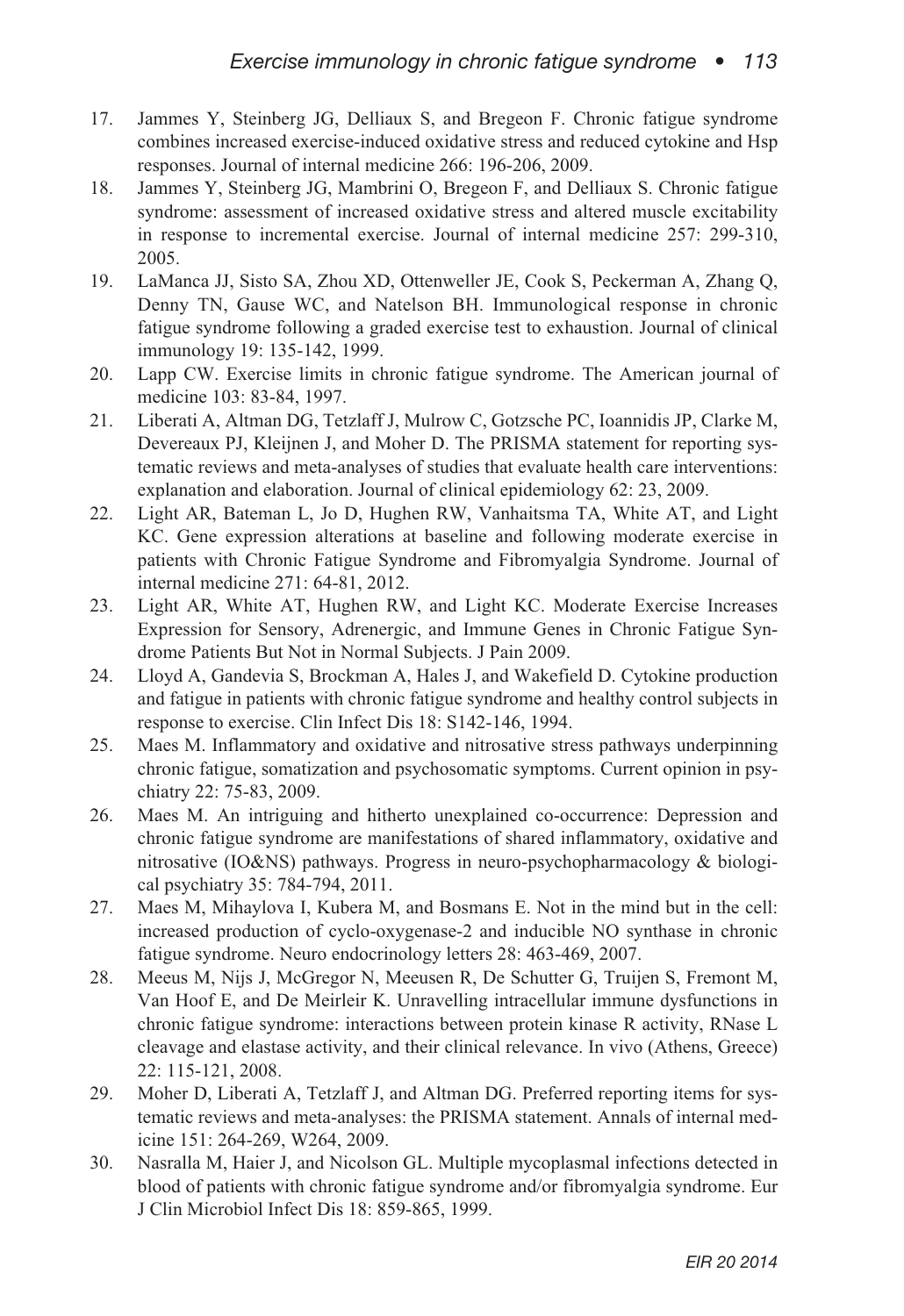- 31. Natelson BH HM, Ponzio NM. Evidence for the presence of immune dysfunction in chronic fatigue syndrome. Clinical and diagnostic laboratory immunology 9: 747- 752, 2002.
- 32. Nijs J, and Fremont M. Intracellular immune dysfunction in myalgic encephalomyelitis/chronic fatigue syndrome: state of the art and therapeutic implications. Expert opinion on therapeutic targets 12: 281-289, 2008.
- 33. Nijs J, Inghelbrecht E, Daenen L, Hachimi-Idrissi S, Hens L, Willems B, Roussel N, Cras P, Wouters K, and Bernheim J. Recruitment bias in chronic pain research: whiplash as a model. Clinical rheumatology 30: 1481-1489, 2011.
- 34. Nijs J, Meeus M, Heins M, Knoop H, Moorkens G, and Bleijenberg G. Kinesiophobia, catastrophizing and anticipated symptoms before stair climbing in chronic fatigue syndrome: an experimental study. Disability and rehabilitation 2012.
- 35. Nijs J, Meeus M, McGregor NR, Meeusen R, de Schutter G, van Hoof E, and de Meirleir K. Chronic fatigue syndrome: exercise performance related to immune dysfunction. Medicine and science in sports and exercise 37: 1647-1654, 2005.
- 36. Nijs J, Nicolson GL, De Becker P, Coomans D, and De Meirleir K. High prevalence of Mycoplasma infections among European chronic fatigue syndrome patients. Examination of four Mycoplasma species in blood of chronic fatigue syndrome patients. FEMS immunology and medical microbiology 34: 209-214, 2002.
- 37. Nijs J, Van Oosterwijck J, Meeus M, Lambrecht L, Metzger K, Fremont M, and Paul L. Unravelling the nature of postexertional malaise in myalgic encephalomyelitis/chronic fatigue syndrome: the role of elastase, complement C4a and interleukin-1beta. Journal of internal medicine 267: 418-435, 2010.
- 38. Ohashi K, Yamamoto Y, and Natelson BH. Activity rhythm degrades after strenuous exercise in chronic fatigue syndrome. Physiology & behavior 77: 39-44, 2002.
- 39. Peterson PK, Sirr SA, Grammith FC, Schenck CH, Pheley AM, Hu S, and Chao CC. Effects of mild exercise on cytokines and cerebral blood flow in chronic fatigue syndrome patients. Clinical and diagnostic laboratory immunology 1: 222-226, 1994.
- 40. Player MR, and Torrence PF. The 2-5A system: modulation of viral and cellular processes through acceleration of RNA degradation. Pharmacology & therapeutics 78: 55-113, 1998.
- 41. Robinson M, Gray SR, Watson MS, Kennedy G, Hill A, Belch JJ, and Nimmo MA. Plasma IL-6, its soluble receptors and F2-isoprostanes at rest and during exercise in chronic fatigue syndrome. Scandinavian journal of medicine & science in sports 20: 282-290, 2010.
- 42. Sargent C, Scroop GC, Nemeth PM, Burnet RB, and Buckley JD. Maximal oxygen uptake and lactate metabolism are normal in chronic fatigue syndrome. Medicine and science in sports and exercise 34: 51-56, 2002.
- 43. Shetzline SE, and Suhadolnik RJ. Characterization of a 2',5'-oligoadenylate (2-5A) dependent 37-kDa RNase L: azido photoaffinity labeling and 2-5A-dependent activation. The Journal of biological chemistry 276: 23707-23711, 2001.
- 44. Siegel SD, Antoni MH, Fletcher MA, Maher K, Segota MC, and Klimas N. Impaired natural immunity, cognitive dysfunction, and physical symptoms in patients with chronic fatigue syndrome: preliminary evidence for a subgroup? Journal of psychosomatic research 60: 559-566, 2006.
- 45. Smylie AL, Broderick G, Fernandes H, Razdan S, Barnes Z, Collado F, Sol C, Fletcher MA, and Klimas N. A comparison of sex-specific immune signatures in Gulf War illness and chronic fatigue syndrome. BMC Immunol 14: 1471-2172, 2013.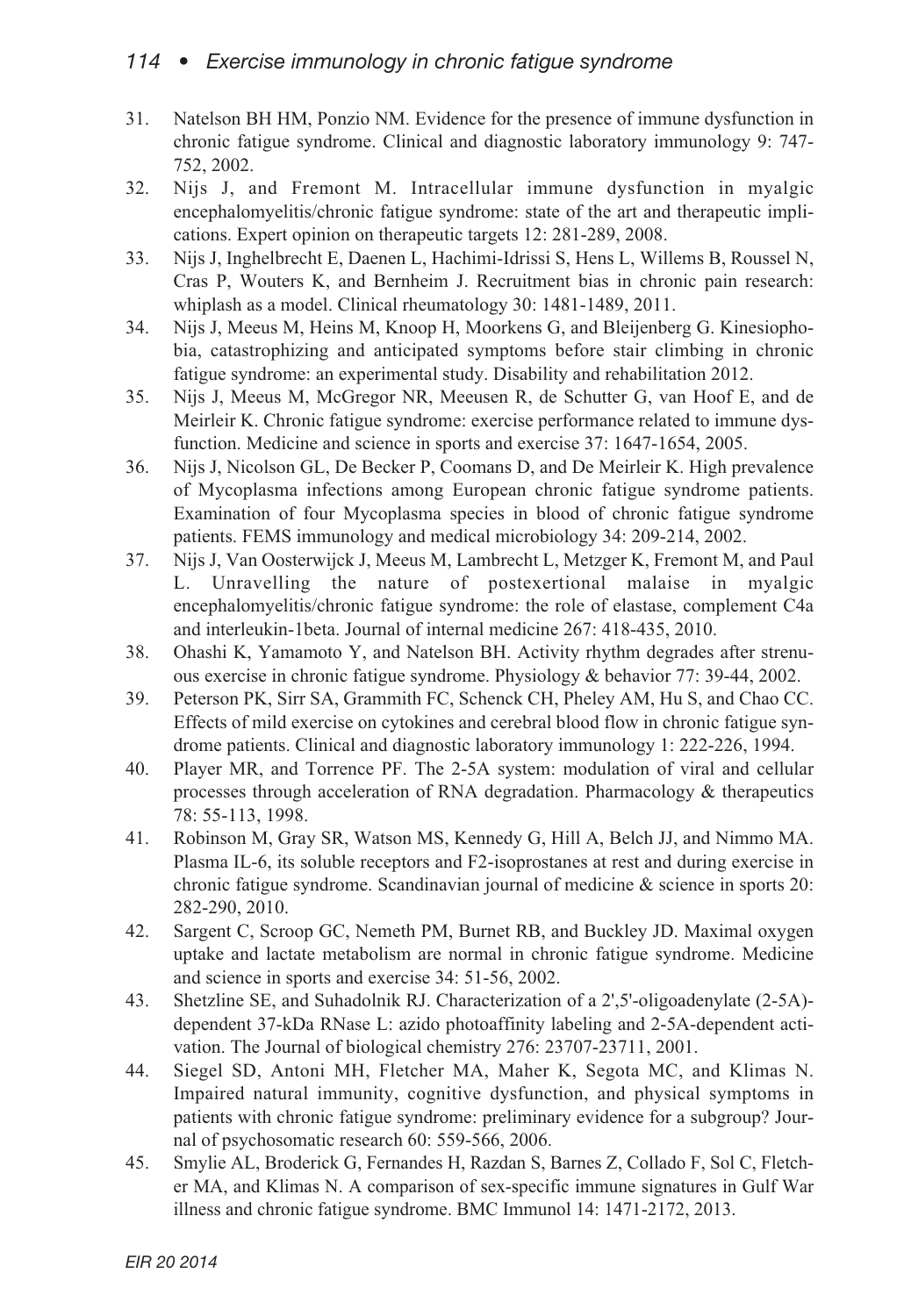- 46. Sorensen B, Jones JF, Vernon SD, and Rajeevan MS. Transcriptional control of complement activation in an exercise model of chronic fatigue syndrome. Mol Med 15: 34-42, 2009.
- 47. Sorensen B, Streib JE, Strand M, Make B, Giclas PC, Fleshner M, and Jones JF. Complement activation in a model of chronic fatigue syndrome. The Journal of allergy and clinical immunology 112: 397-403, 2003.
- 48. Steinau M, Unger ER, Vernon SD, Jones JF, and Rajeevan MS. Differential-display PCR of peripheral blood for biomarker discovery in chronic fatigue syndrome. J Mol Med 82: 750-755, 2004.
- 49. Suarez A, Guillamo E, Roig T, Blazquez A, Alegre J, Bermudez J, Ventura JL, Garcia-Quintana AM, Comella A, Segura R, and Javierre C. Nitric oxide metabolite production during exercise in chronic fatigue syndrome: a case-control study. J Womens Health 19: 1073-1077, 2010.
- 50. Suhadolnik RJ, Peterson DL, O'Brien K, Cheney PR, Herst CV, Reichenbach NL, Kon N, Horvath SE, Iacono KT, Adelson ME, De Meirleir K, De Becker P, Charubala R, and Pfleiderer W. Biochemical evidence for a novel low molecular weight 2-5A-dependent RNase L in chronic fatigue syndrome. J Interferon Cytokine Res 17: 377-385, 1997.
- 51. Suhadolnik RJ, Reichenbach NL, Hitzges P, Sobol RW, Peterson DL, Henry B, Ablashi DV, Muller WE, Schroder HC, Carter WA, and et al. Upregulation of the 2- 5A synthetase/RNase L antiviral pathway associated with chronic fatigue syndrome. Clin Infect Dis 18 Suppl 1: S96-104, 1994.
- 52. Swanink CM, Vercoulen JH, Galama JM, Roos MT, Meyaard L, van der Ven-Jongekrijg J, de Nijs R, Bleijenberg G, Fennis JF, Miedema F, and van der Meer JW. Lymphocyte subsets, apoptosis, and cytokines in patients with chronic fatigue syndrome. The Journal of infectious diseases 173: 460-463, 1996.
- 53. Thambirajah AA, Sleigh K, Stiver HG, and Chow AW. Differential heat shock protein responses to strenuous standardized exercise in chronic fatigue syndrome patients and matched healthy controls. Clinical and investigative medicine Medecine clinique et experimentale 31: E319-327, 2008.
- 54. Van Oosterwijck J, Nijs J, Meeus M, Lefever I, Huybrechts L, Lambrecht L, and Paul L. Pain inhibition and postexertional malaise in myalgic encephalomyelitis/chronic fatigue syndrome: an experimental study. Journal of internal medicine 268: 265-278, 2010.
- 55. Wallman KE, Morton AR, Goodman C, Grove R, and Guilfoyle AM. Randomised controlled trial of graded exercise in chronic fatigue syndrome. The Medical journal of Australia 180: 444-448, 2004.
- 56. Walsh NP, Gleeson M, Shephard RJ, Woods JA, Bishop NC, Fleshner M, Green C, Pedersen BK, Hoffman-Goetz L, Rogers CJ, Northoff H, Abbasi A, and Simon P. Position statement. Part one: Immune function and exercise. Exerc Immunol Rev 17: 6-63, 2011.
- 57. Whistler T, Jones JF, Unger ER, and Vernon SD. Exercise responsive genes measured in peripheral blood of women with chronic fatigue syndrome and matched control subjects. BMC physiology 5: 5, 2005.
- 58. White AT, Light AR, Hughen RW, Bateman L, Martins TB, Hill HR, and Light KC. Severity of symptom flare after moderate exercise is linked to cytokine activity in chronic fatigue syndrome. Psychophysiology 47: 615-624, 2010.